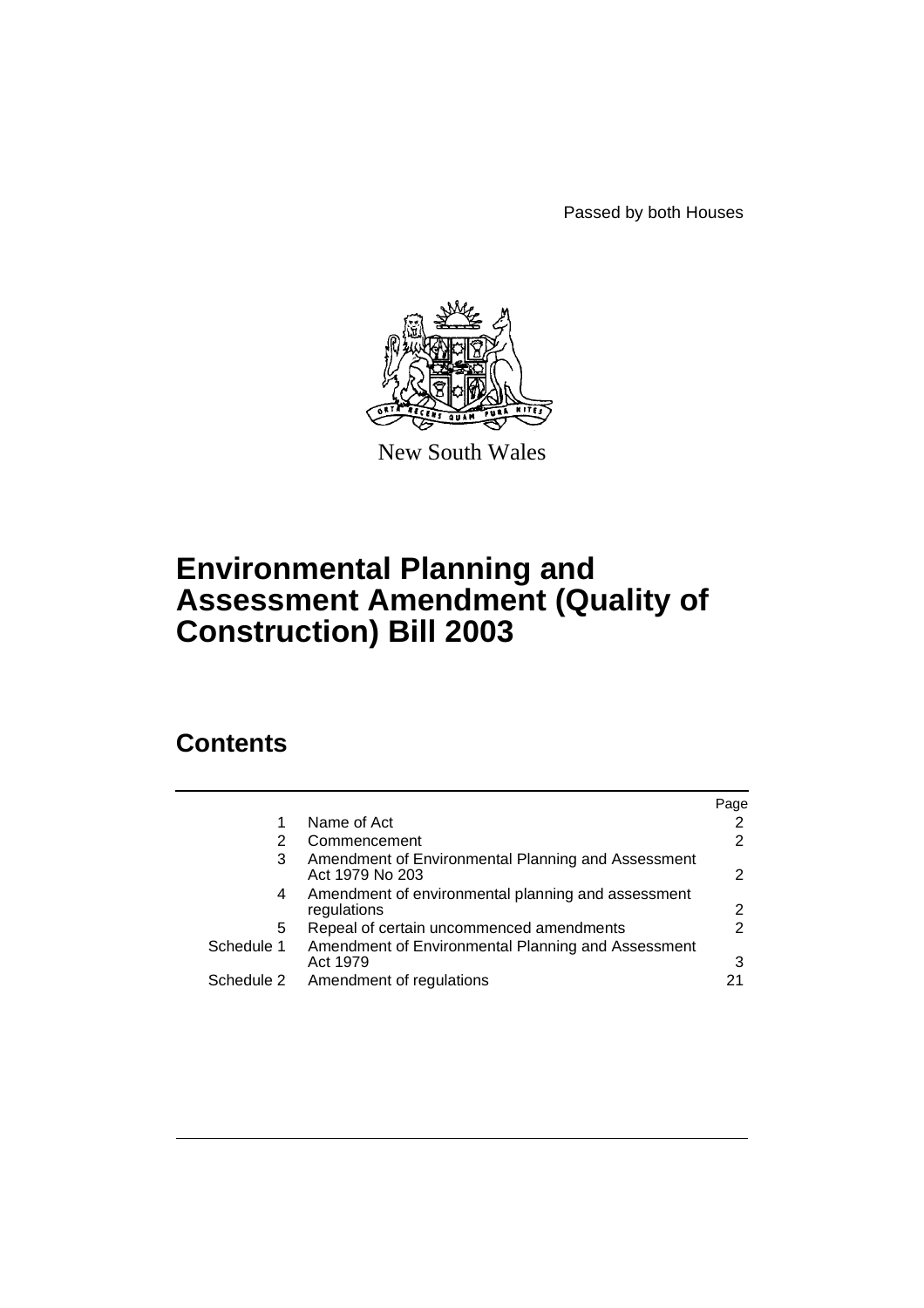**Contents** 

Page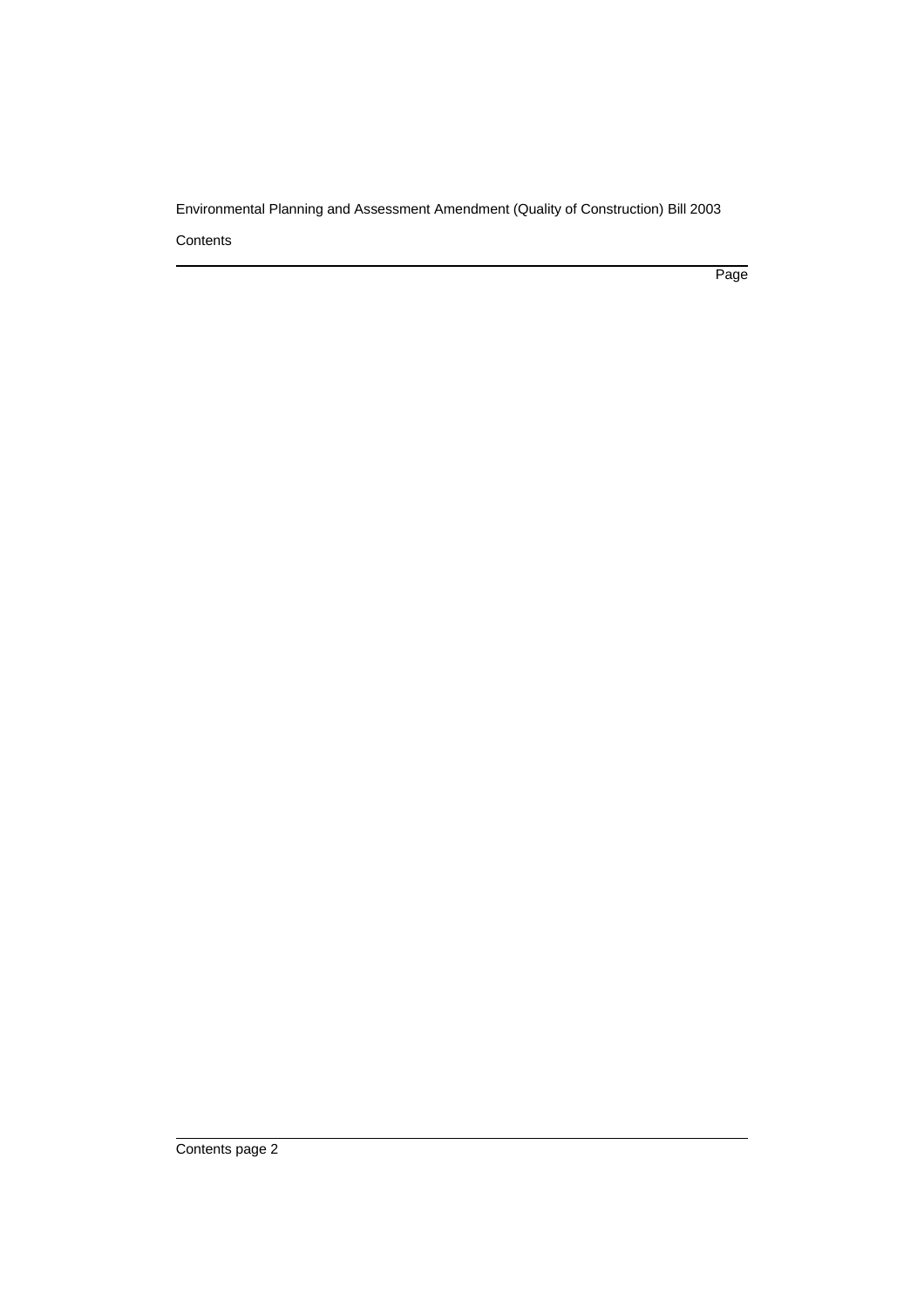*I certify that this PUBLIC BILL, which originated in the LEGISLATIVE ASSEMBLY, has finally passed the LEGISLATIVE COUNCIL and the LEGISLATIVE ASSEMBLY of NEW SOUTH WALES.*

> *Clerk of the Legislative Assembly. Legislative Assembly, Sydney, , 2003*



New South Wales

# **Environmental Planning and Assessment Amendment (Quality of Construction) Bill 2003**

Act No , 2003

An Act to amend the *Environmental Planning and Assessment Act 1979* and certain regulations with respect to the quality of building construction; and for other purposes.

*I have examined this Bill, and find it to correspond in all respects with the Bill as finally passed by both Houses.*

*Chairman of Committees of the Legislative Assembly.*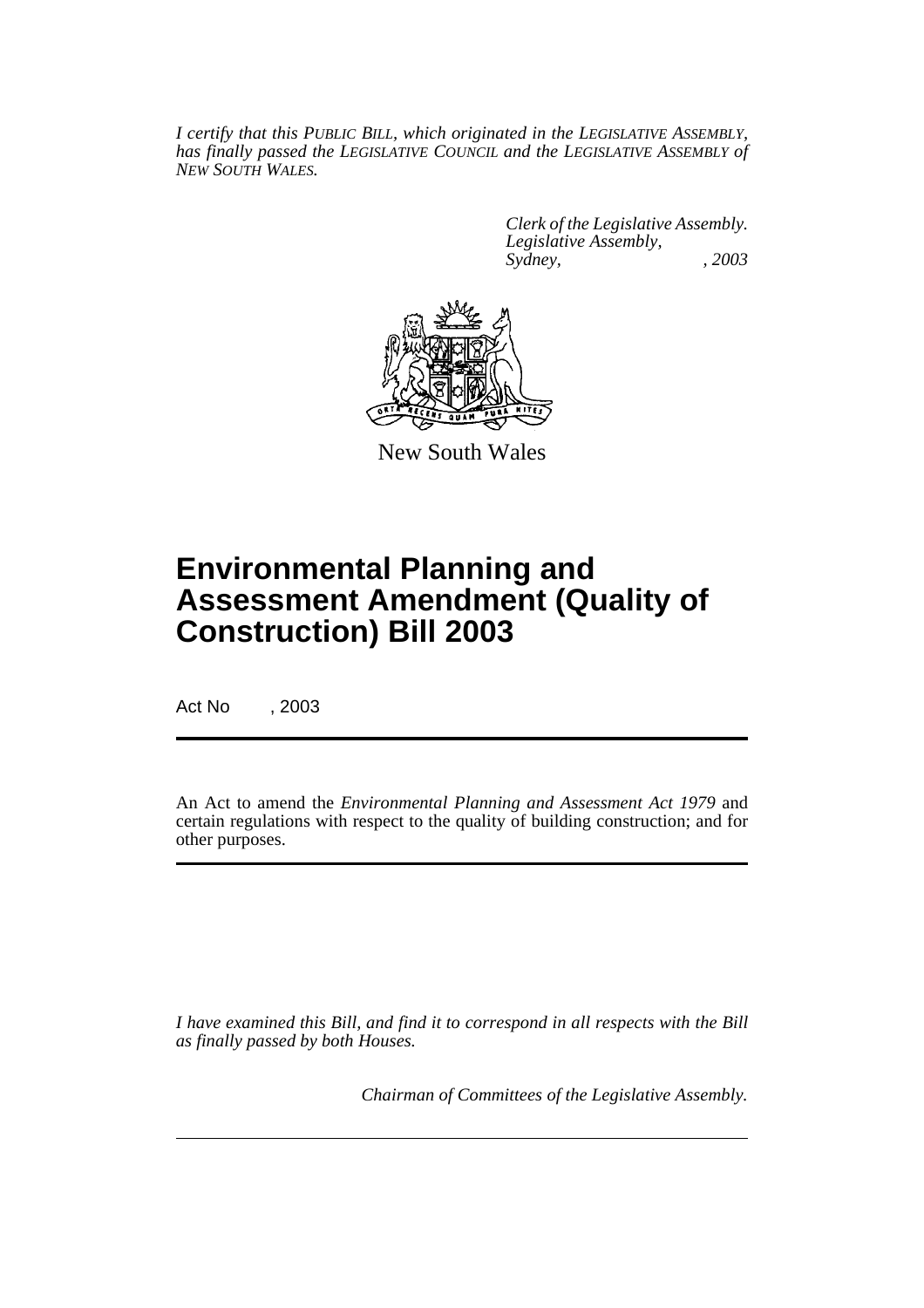# **The Legislature of New South Wales enacts:**

# **1 Name of Act**

This Act is the *Environmental Planning and Assessment Amendment (Quality of Construction) Act 2003*.

# **2 Commencement**

- (1) Except as provided by subsection (2), this Act commences on a day or days to be appointed by proclamation.
- (2) Sections 3 and 5 and Schedule 1 [27], [32], [39] and [42]–[44] commence on the date of assent to this Act.

# **3 Amendment of Environmental Planning and Assessment Act 1979 No 203**

The *Environmental Planning and Assessment Act 1979* is amended as set out in Schedule 1.

# **4 Amendment of environmental planning and assessment regulations**

The *Environmental Planning and Assessment Regulation 2000* and the *Environmental Planning and Assessment (Savings and Transitional) Regulation 1998* are amended as set out in Schedule 2.

# **5 Repeal of certain uncommenced amendments**

Schedule 1.1 [6]–[13], [15]–[30], [32], [33], [36] and [41], 1.2 [1]– [24] and 1.3 to the *Building Legislation Amendment (Quality of Construction) Act 2002* are repealed.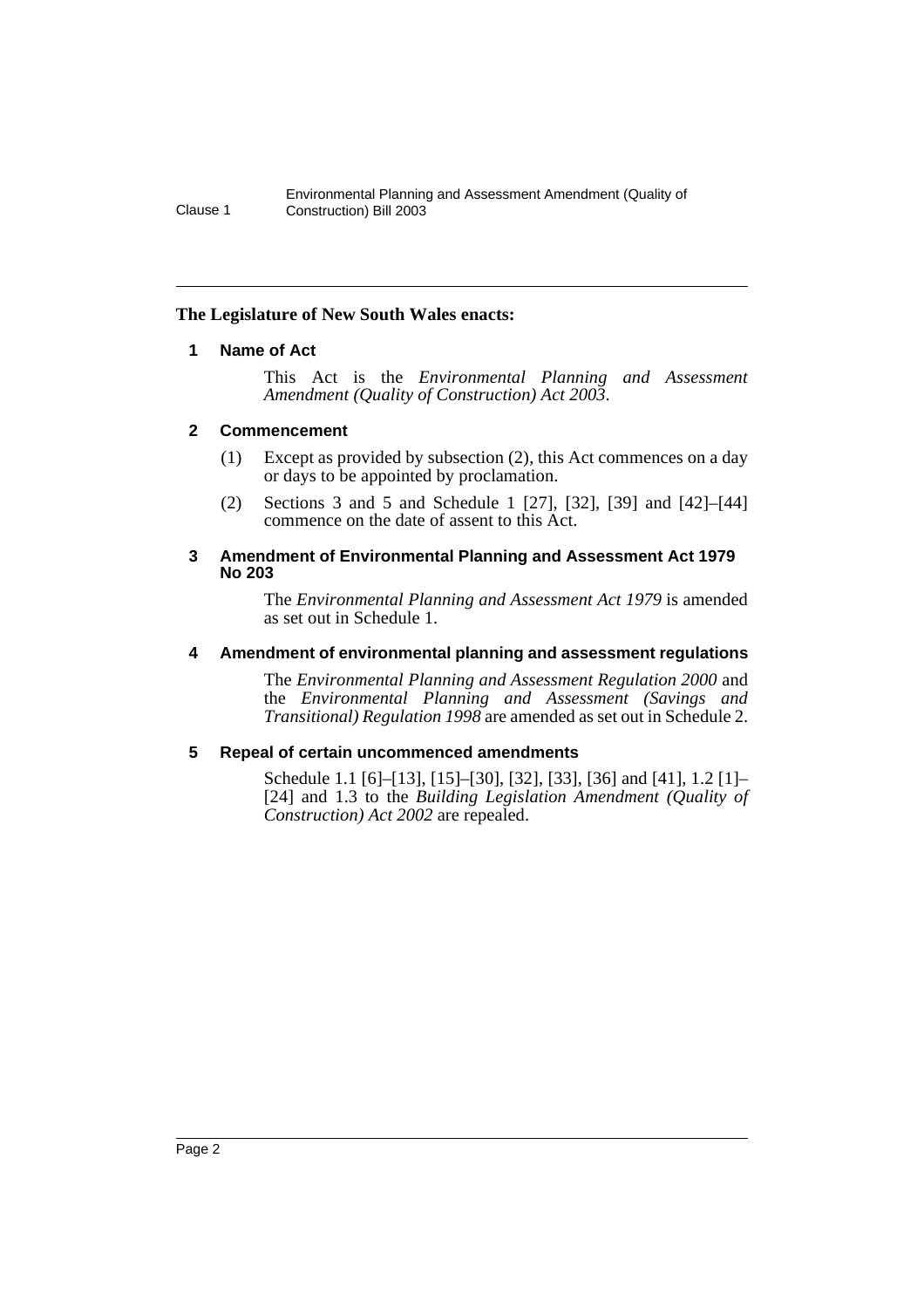Amendment of Environmental Planning and Assessment Act 1979 Schedule 1

# **Schedule 1 Amendment of Environmental Planning and Assessment Act 1979**

(Section 3)

# **[1] Section 4 Definitions**

Omit "of that name published on behalf of the Australian Building Codes Board in October 1996" from the definition of *Building Code of Australia* in section 4 (1).

Insert instead ", published by or on behalf of the Australian Building Codes Board, that is prescribed for purposes of this definition by the regulations".

# **[2] Section 4**

Insert in alphabetical order in section 4 (1):

*critical stage inspections* means the inspections prescribed by the regulations for the purposes of section  $109E(3)$  (d).

*principal contractor* for building work means the person responsible for the overall co-ordination and control of the carrying out of the building work.

**Note.** If any residential building work is involved, the principal contractor must be the holder of a contractor licence under the Home Building Act 1989.

*owner-builder* has the same meaning as in the *Home Building Act 1989*.

*residential building work* has the same meaning as in the *Home Building Act 1989*.

#### **[3] Section 22 Establishment of other committees**

Insert "Minister or" before "Director-General" in section 22 (1).

# **[4] Section 22 (3)**

Omit the subsection. Insert instead:

(3) The person who establishes a committee under this section may appoint one of the members as Chairperson of the committee.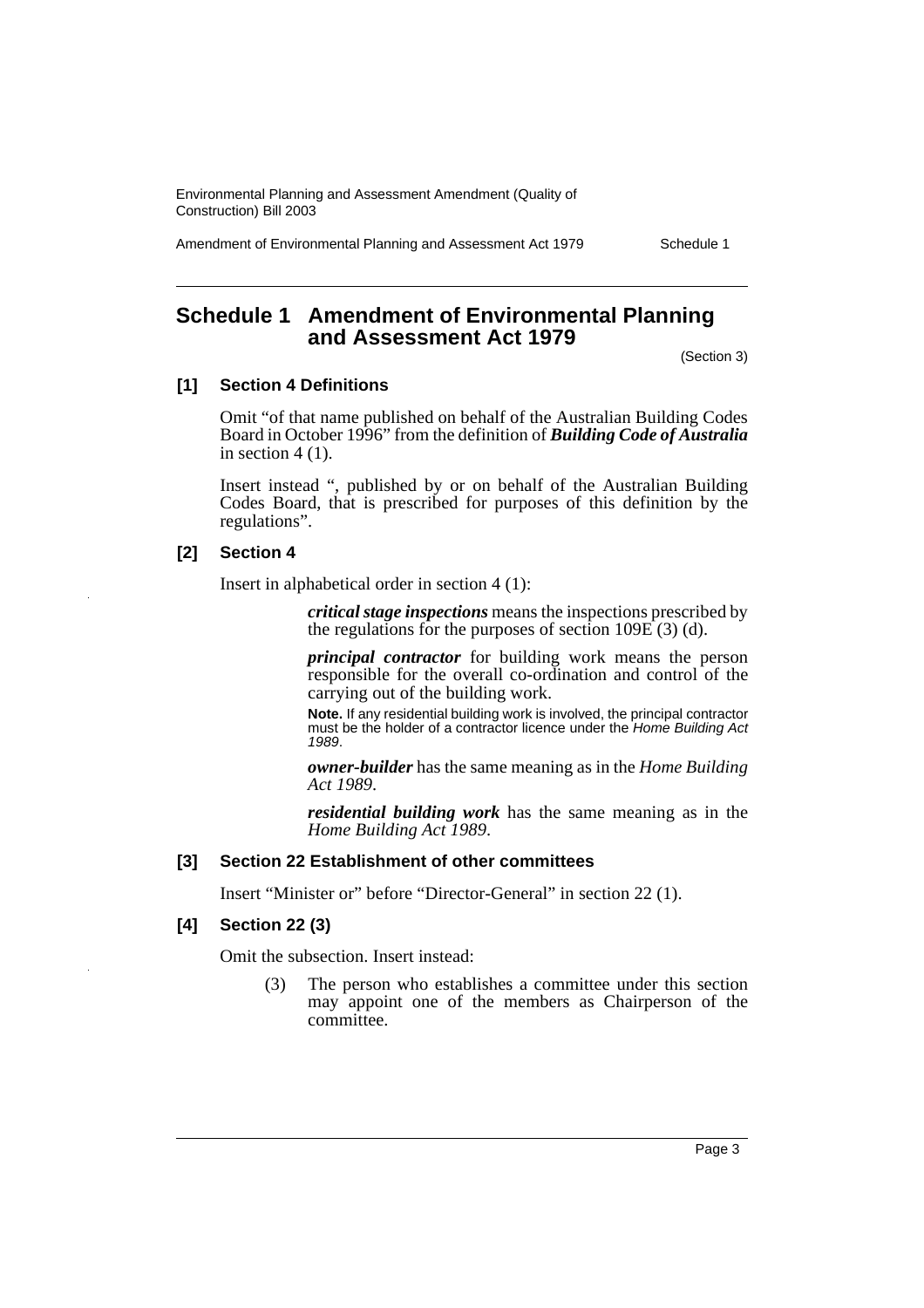Schedule 1 Amendment of Environmental Planning and Assessment Act 1979

# **[5] Section 80 Determination**

Insert ", together with any variations to the construction certificate or plans and specifications that are effected in accordance with this Act or the regulations," before "are taken" in section 80 (12).

# **[6] Section 80 (13) and (14)**

Omit the subsections, including the note appearing after subsection (14).

#### **[7] Section 81A Effects of development consents and commencement of development**

Omit section 81A (2) (a) and (b). Insert instead:

- (a) a construction certificate for the building work has been issued by the consent authority, the council (if the council is not the consent authority) or an accredited certifier, and
- (b) the person having the benefit of the development consent has:
	- (i) appointed a principal certifying authority for the building work, and
	- (ii) notified the principal certifying authority that the person will carry out the building work as an owner-builder, if that is the case, and
- (b1) the principal certifying authority has, no later than 2 days before the building work commences:
	- (i) notified the consent authority and the council (if the council is not the consent authority) of his or her appointment, and
	- (ii) notified the person having the benefit of the development consent of any critical stage inspections and other inspections that are to be carried out in respect of the building work, and
- (b2) the person having the benefit of the development consent, if not carrying out the work as an ownerbuilder, has:
	- (i) appointed a principal contractor for the building work who must be the holder of a contractor licence if any residential building work is involved, and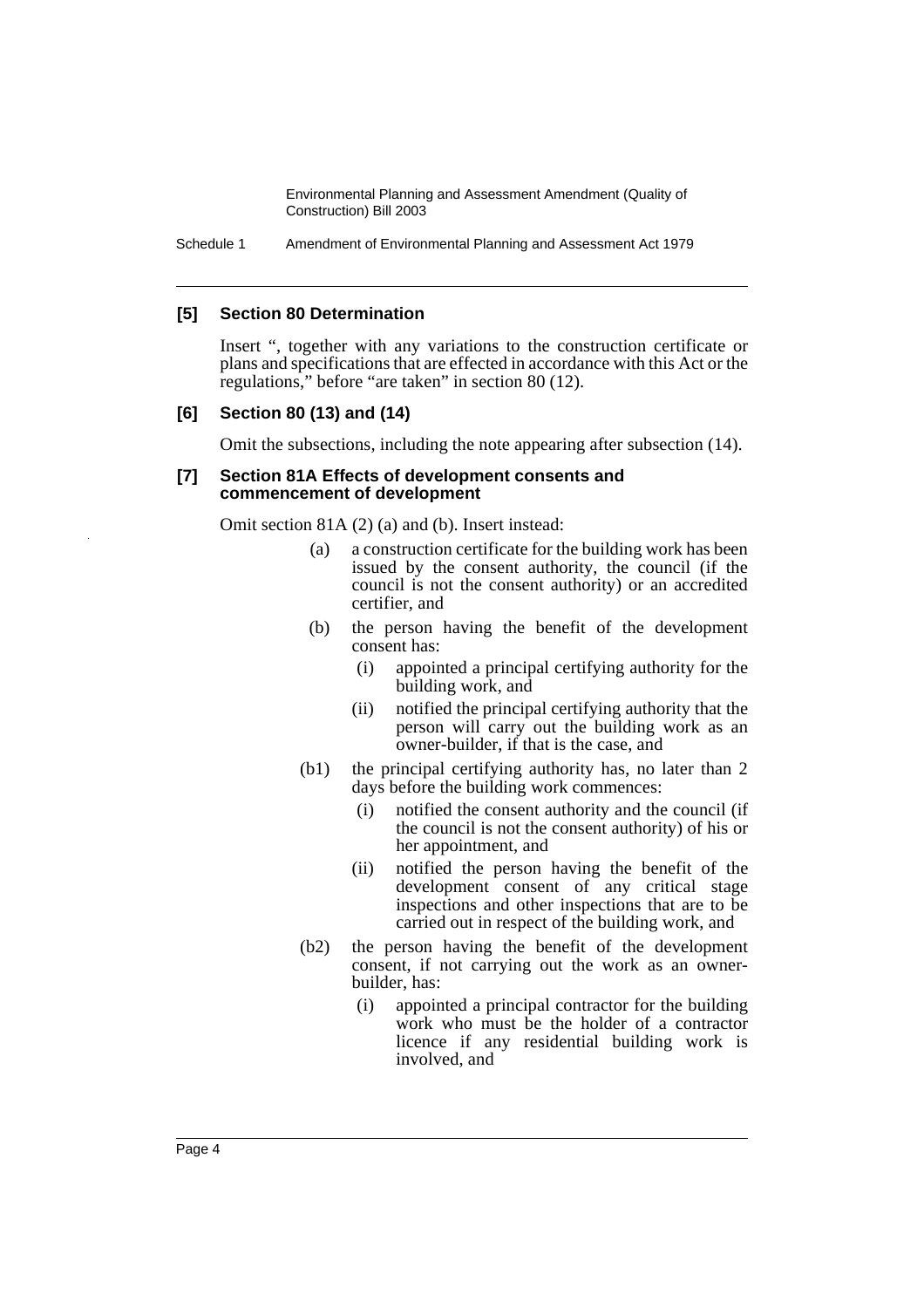Amendment of Environmental Planning and Assessment Act 1979 Schedule 1

- (ii) notified the principal certifying authority of any such appointment, and
- (iii) unless that person is the principal contractor, notified the principal contractor of any critical stage inspections and other inspections that are to be carried out in respect of the building work, and

# **[8] Section 81A (4) (a), (b) and (b1)**

Omit section 81A (4) (a) and (b). Insert instead:

- (a) a construction certificate for the subdivision work has been issued by the consent authority, the council (if the council is not the consent authority) or an accredited certifier, and
- (b) the person having the benefit of the development consent has appointed a principal certifying authority for the subdivision work, and
- (b1) the principal certifying authority has, no later than 2 days before the subdivision work commences:
	- (i) notified the consent authority and the council (if the council is not the consent authority) of his or her appointment, and
	- (ii) notified the person having the benefit of the development consent of any critical stage inspections and other inspections that are to be carried out in respect of the subdivision work, and

# **[9] Section 81A (6) and (7)**

Insert after section 81A (5):

#### (6) **Crown building work**

Subsections (2) and (4) do not apply in relation to Crown building work that is certified, in accordance with section 116G, to comply with the technical provisions of the State's building laws.

#### (7) **Penalty for contravention of subsection (2) or (4)**

The maximum penalty that may be imposed for a contravention of subsection  $(2)$  or  $(4)$  is 300 penalty units.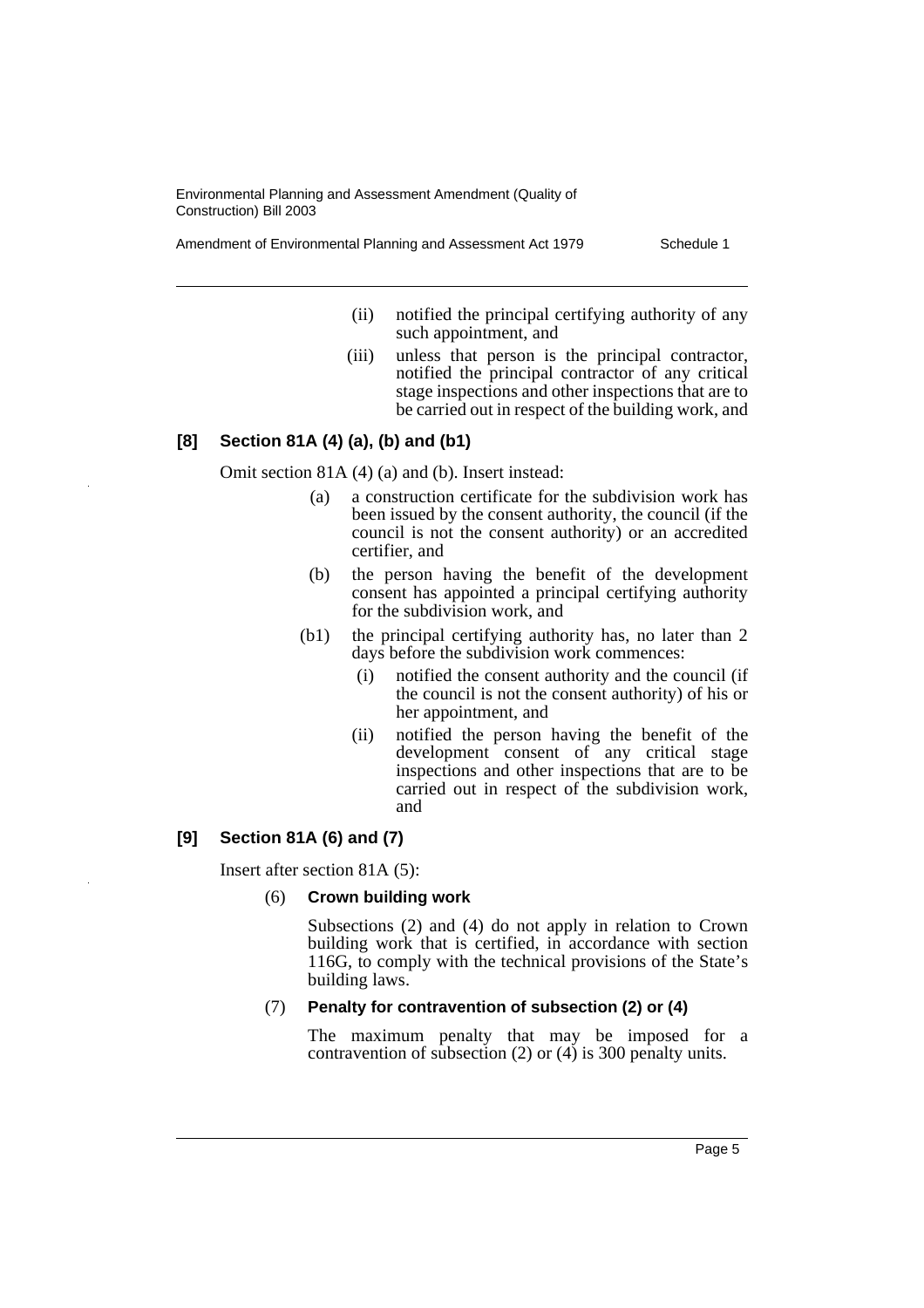Schedule 1 Amendment of Environmental Planning and Assessment Act 1979

# **[10] Section 86 Commencement of complying development**

Omit section 86 (1) (a). Insert instead:

- (a) the person having the benefit of the complying development certificate has:
	- (i) appointed a principal certifying authority for the building work, and
	- (ii) notified the principal certifying authority that the person will carry out the building work as an owner-builder, if that is the case, and
- (a1) the principal certifying authority has, no later than 2 days before the building work commences:
	- (i) notified the council of his or her appointment, and
	- (ii) notified the person having the benefit of the complying development certificate of any critical stage inspections and other inspections that are to be carried out in respect of the building work, and
- (a2) the person having the benefit of the complying development certificate, if not carrying out the work as an owner-builder, has:
	- (i) appointed a principal contractor for the building work who must be the holder of a contractor licence if any residential building work is involved, and
	- (ii) notified the principal certifying authority of any such appointment, and
	- (iii) unless that person is the principal contractor, notified the principal contractor of any critical stage inspections and other inspections that are to be carried out in respect of the building work, and

# **[11] Section 86 (2) (a) and (a1)**

Omit section 86 (2) (a). Insert instead:

- (a) the person having the benefit of the complying development certificate has appointed a principal certifying authority for the subdivision work, and
- (a1) the principal certifying authority has, no later than 2 days before the subdivision work commences, notified the council of his or her appointment, and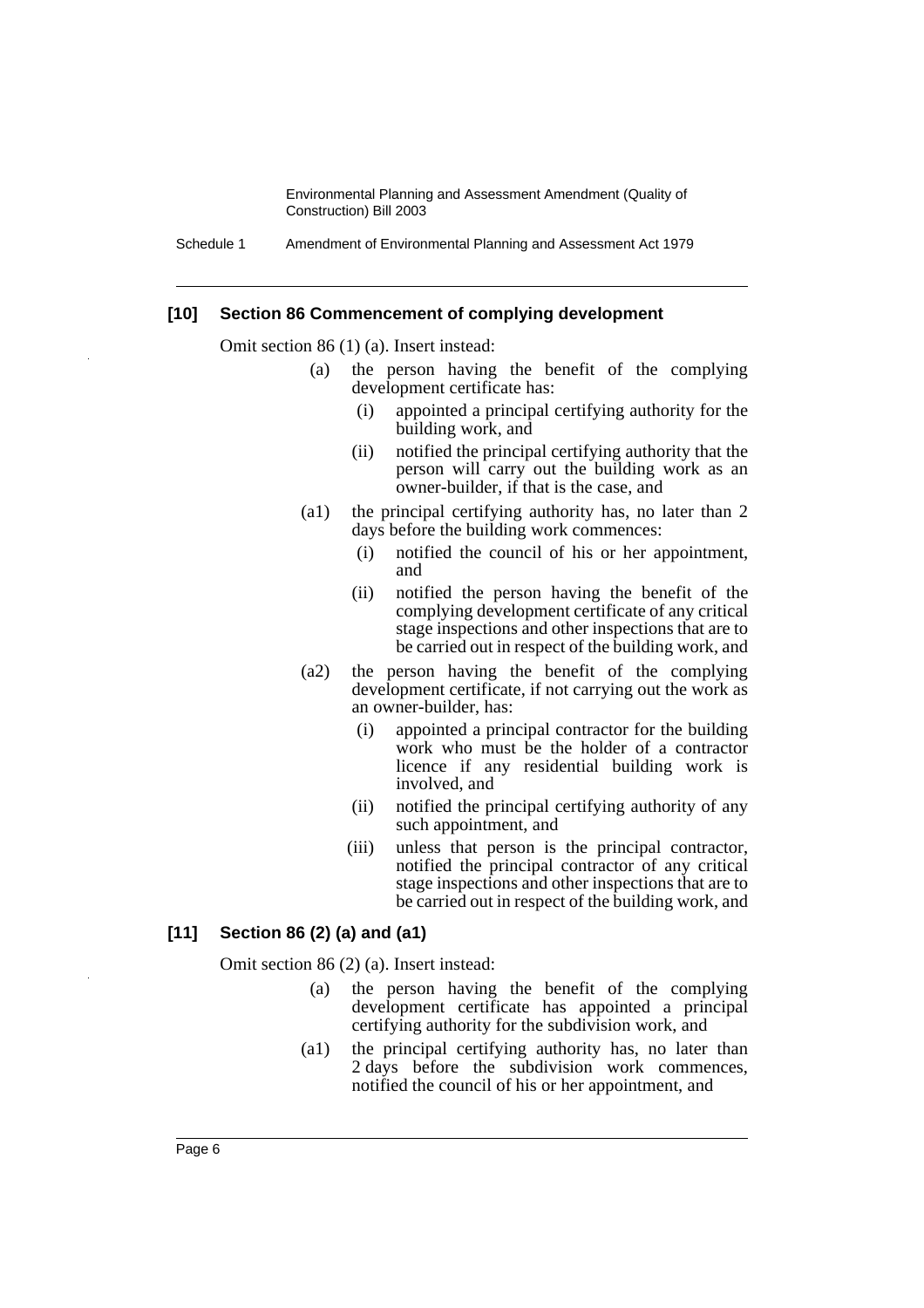Amendment of Environmental Planning and Assessment Act 1979 Schedule 1

# **[12] Section 86 (3) and (4)**

Insert after section 86 (2):

#### (3) **Crown development**

Subsections (1) and (2) do not apply in relation to development carried out by the Crown.

# (4) **Penalty for contravention of subsection (1) or (2)**

The maximum penalty that may be imposed for a contravention of subsection (1) or (2) is 300 penalty units.

#### **[13] Section 105 Regulations—Part 4**

Insert after section 105 (1) (n):

(n1) authorising a consent authority or council to impose a fee with respect to the lodging of any complying development certificate with it, whether pursuant to a requirement made by or under this Act or otherwise,

## **[14] Section 109C Part 4A certificates**

Insert after section 109C (1):

(1A) A single compliance certificate may deal with any number of matters, whether of the same or of a different kind.

# **[15] Section 109D Certifying authorities**

Omit "or accredited" wherever occurring in section 109D (1) (a), (b) and (c).

Insert instead ", the council or an accredited".

# **[16] Section 109D (1) (d) (i)**

Insert "or the council" after "authority".

#### **[17] Section 109D (3)**

Insert "work" after "the subdivision".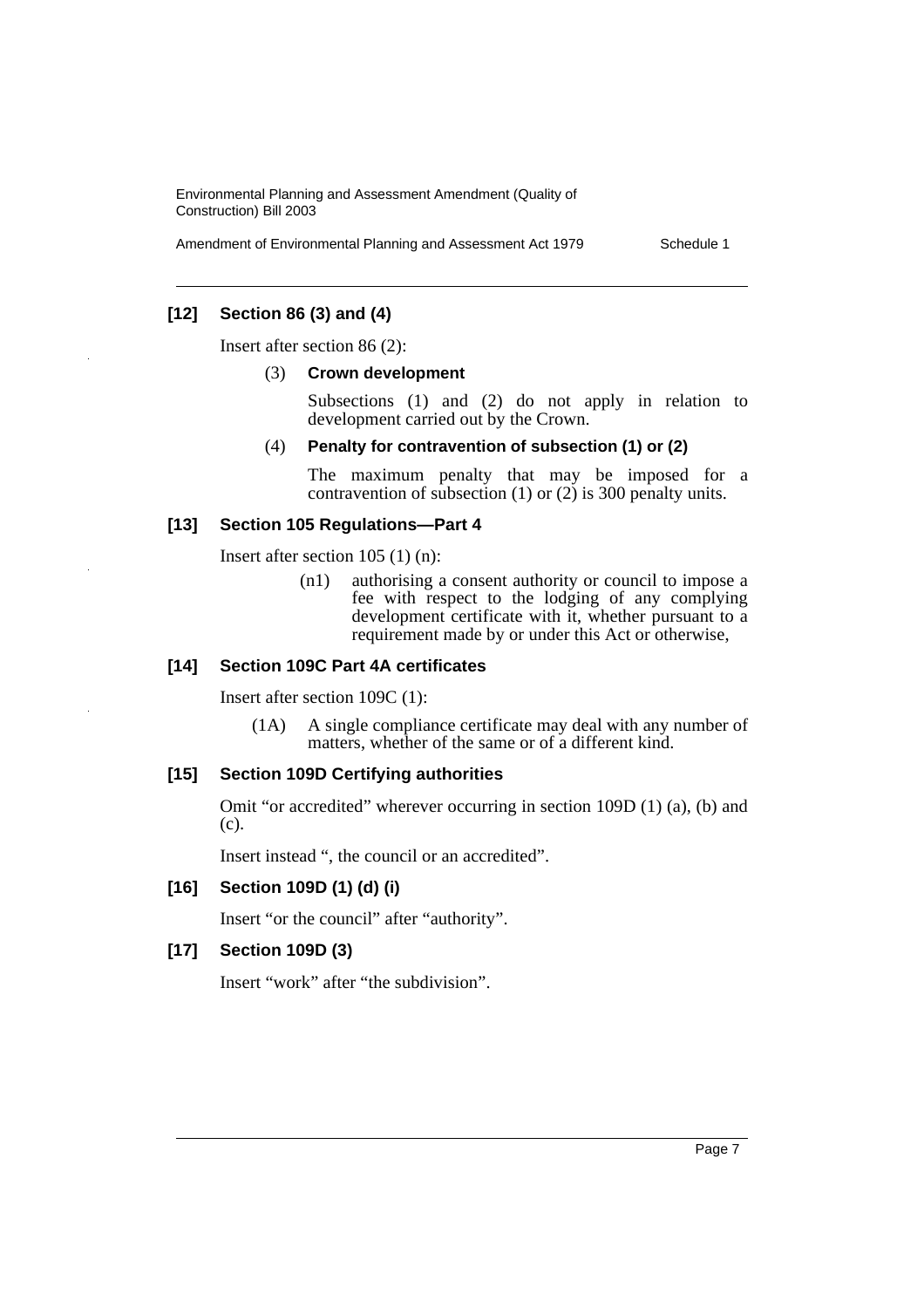Schedule 1 Amendment of Environmental Planning and Assessment Act 1979

# **[18] Section 109E Principal certifying authorities**

Omit section 109E (1). Insert instead:

- (1) The person having the benefit of a development consent or complying development certificate for development involving building work or subdivision work may appoint the consent authority, the council or an accredited certifier as the principal certifying authority for the development.
- (1A) Despite subsection (1), such an appointment may not be made by any contractor or other person who will carry out the building work or subdivision work unless the contractor or other person is the owner of the land on which the work is to be carried out.

## **[19] Section 109E (3) and (4)**

Omit the subsections (but not the note appearing after subsection (4)).

Insert instead:

- (3) A principal certifying authority for building work or subdivision work to be carried out on a site is required to be satisfied:
	- (a) that a construction certificate or complying development certificate has been issued for such of the building work or subdivision work as requires development consent and over which the principal certifying authority has control, before the work commences on the site, and
	- (b) that the principal contractor for the work is the holder of the appropriate licence and is covered by the appropriate insurance, in each case if required by the *Home Building Act 1989*, before any residential building work over which the principal certifying authority has control commences on the site, unless the work is to be carried out by an owner-builder, and
	- (c) that the owner-builder is the holder of any ownerbuilder permit required under the *Home Building Act 1989*, before an owner-builder commences on the site any residential building work over which the principal certifying authority has control, and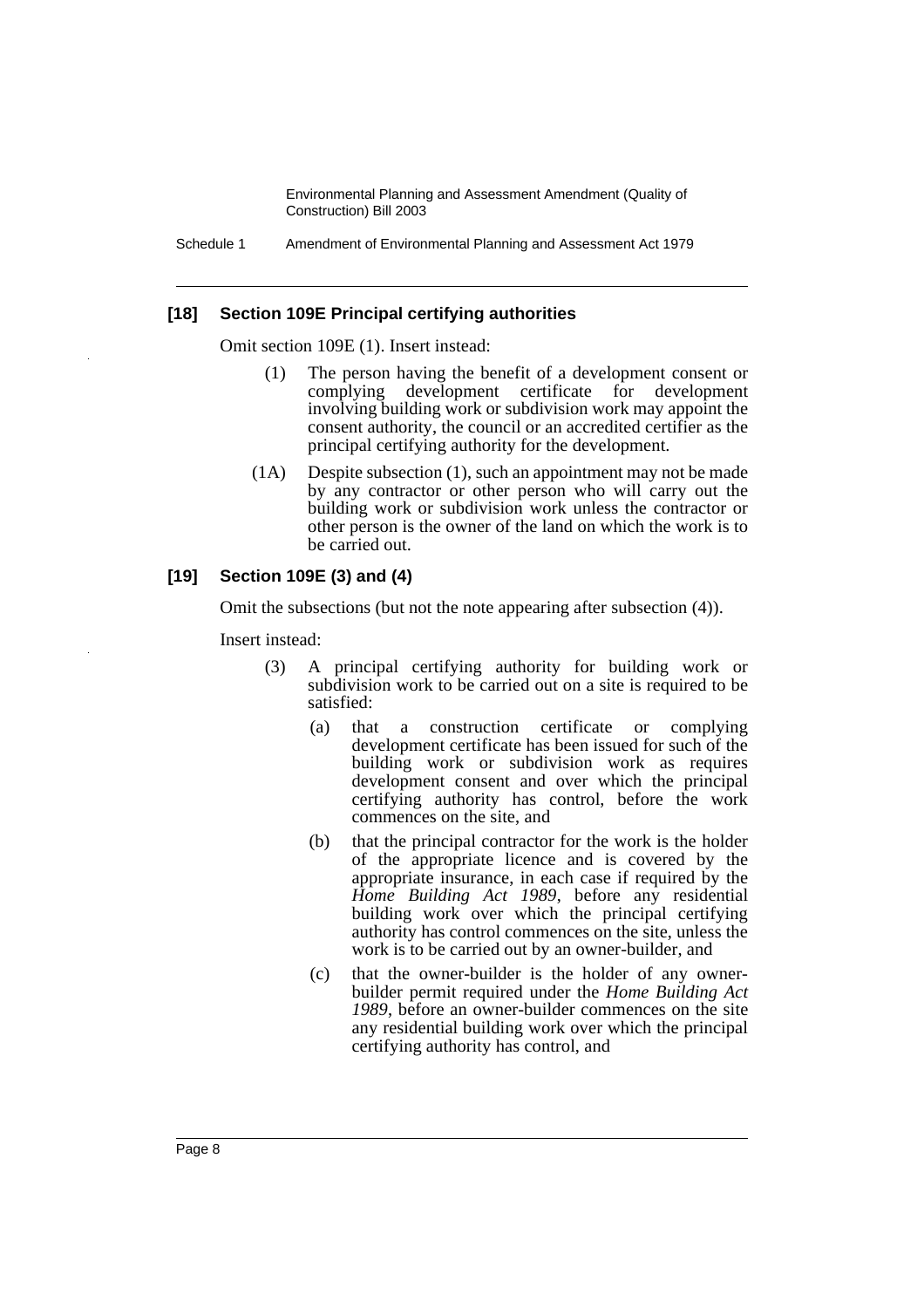Amendment of Environmental Planning and Assessment Act 1979 Schedule 1

- (d) that building work or subdivision work on the site has been inspected by the principal certifying authority or another certifying authority on such occasions (if any) as are prescribed by the regulations and on such other occasions as may be required by the principal certifying authority, before the principal certifying authority issues an occupation certificate or subdivision certificate for the building or work, and
- (e) that any preconditions required by a development consent or complying development certificate to be met for the work before the issue of an occupation certificate or subdivision certificate have been met, before the principal certifying authority issues the occupation certificate or subdivision certificate.
- (4) A principal certifying authority must also comply with such other requirements of a like or different nature as may be imposed on principal certifying authorities by the regulations.

# **[20] Section 109EA**

Insert after section 109E:

# **109EA Replacement of principal certifying authorities**

- (1) Unless the relevant authority so approves in writing, a person may not be appointed to replace another person as the principal certifying authority for development.
- (2) For the purposes of this section, the *relevant authority* is:
	- (a) if the person previously appointed is an accredited certifier, the accreditation body by which the person is accredited, or
	- (b) if the person previously appointed is the consent authority or the council, the consent authority or the council.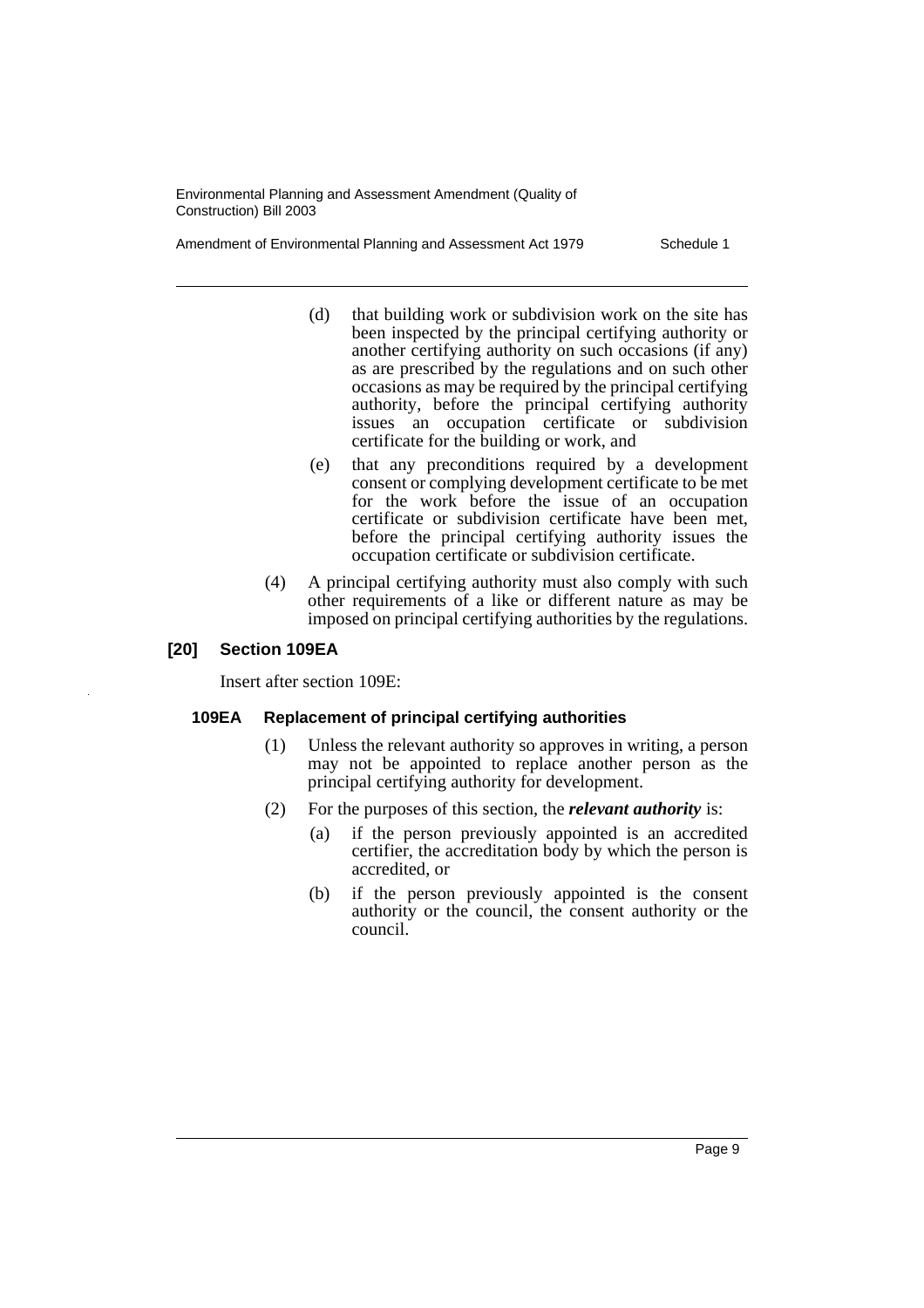Schedule 1 Amendment of Environmental Planning and Assessment Act 1979

#### **[21] Section 109H Restrictions on issue of occupation certificates**

Insert before subsection (1):

- (1A) There are two kinds of occupation certificates, as follows:
	- (a) an *interim occupation certificate* that authorises a person to commence occupation or use of a partially completed new building, or to commence a new use of part of a building resulting from a change of building use for an existing building,
	- (b) a *final occupation certificate* that authorises a person to commence occupation or use of a new building, or to commence a new use of a building resulting from a change of building use for an existing building.

It is not necessary for an interim occupation certificate to be issued before a final occupation certificate is issued with respect to the same building.

- (1B) An occupation certificate must not be issued unless any preconditions to the issue of the certificate that are specified in a development consent or complying development certificate have been met.
- (1C) An interim occupation certificate must not be issued to authorise a person to commence to occupy or use a partially completed new building unless the certifying authority is satisfied:
	- (a) that a development consent or complying development certificate is in force with respect to the building, and
	- (b) in the case of a building erected pursuant to a development consent but not a complying development certificate, that a construction certificate has been issued with respect to the plans and specifications for the building, and
	- (c) that the partially completed building is suitable for occupation or use in accordance with its classification under the *Building Code of Australia*, and
	- (d) that such other requirements as are required by the regulations to be complied with before such a certificate may be issued have been complied with.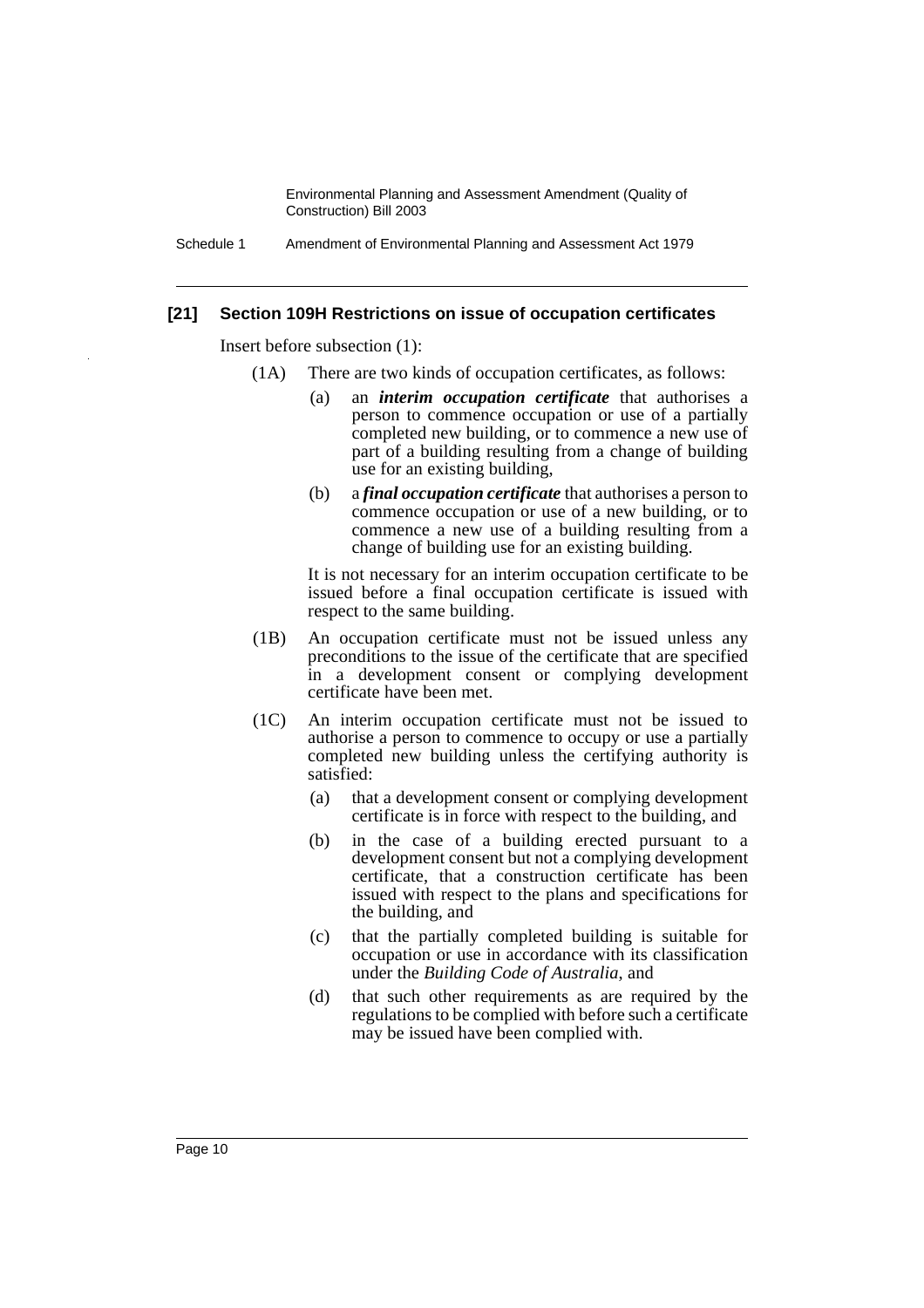Amendment of Environmental Planning and Assessment Act 1979 Schedule 1

- (1D) An interim occupation certificate must not be issued to authorise a person to commence a new use in part of a building resulting from a change of building use of an existing building unless the certifying authority is satisfied:
	- (a) that a development consent or complying development certificate is in force with respect to the change of building use, and
	- (b) that the part of the building is suitable for occupation or use in accordance with its classification under the *Building Code of Australia*, and
	- (c) that such other requirements as are required by the regulations to be complied with before such a certificate may be issued have been complied with.

# **[22] Section 109H (2)**

Insert "a new use of a building resulting from" after "commence".

#### **[23] Section 109H (3)**

Omit the subsection.

#### **[24] Section 109M Occupation and use of new building requires occupation certificate**

Omit "Maximum penalty: 25 penalty units." from section 109M (1).

Insert instead:

Maximum penalty:

- (a) in the case of a class 1a or class 10 building, as referred to in the *Building Code of Australia*—5 penalty units, or
- (b) in the case of any other building—1,000 penalty units.

## **[25] Section 109N Change of building use of existing building requires occupation certificate**

Omit "commence" from section 109N (1). Insert instead "effect".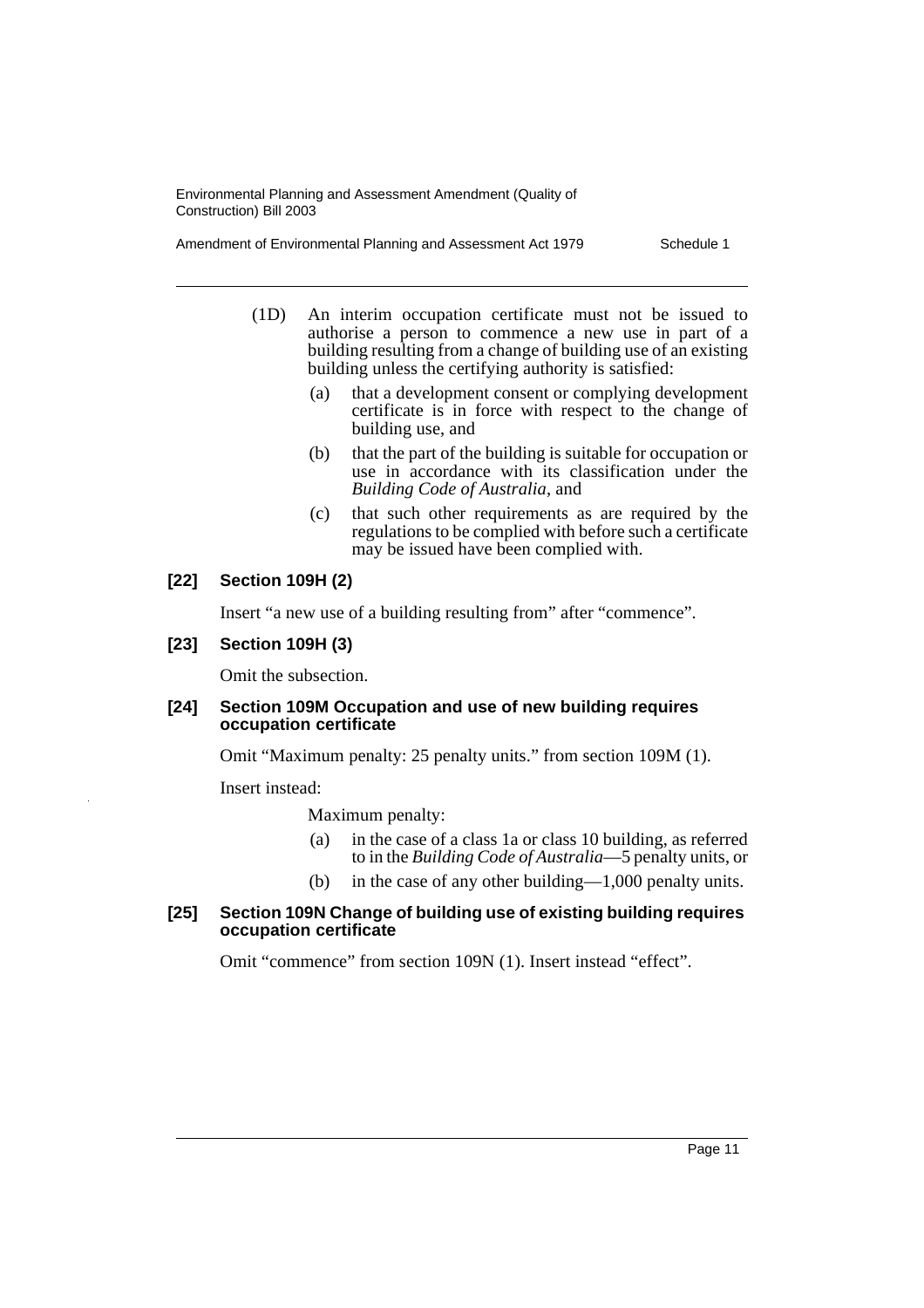Schedule 1 Amendment of Environmental Planning and Assessment Act 1979

#### **[26] Section 109Q Regulations under Part 4A**

Insert at the end of the section:

(2) In particular, the regulations may authorise a consent authority or council to impose a fee with respect to any Part 4A certificate that is lodged with it, whether pursuant to a requirement of this Act or the regulations or otherwise.

#### **[27] Section 109T Accreditation of accredited certifiers**

Insert ", and may impose conditions on their accreditation," after "certifiers" in section 109T (1).

# **[28] Section 109T (2A)**

Insert after section 109T (2):

(2A) For the purposes of subsection (2) (b), an accreditation body may rely on a certificate of currency or an appropriate current insurance policy that has been issued by an insurer and that states that, in respect of a specified period, a specified accredited certifier is covered by the required insurance (within the meaning of section 109ZN).

## **[29] Section 109U Auditing of accredited certifiers**

Omit the section.

#### **[30] Section 109ZA Tribunal may make certain disciplinary findings**

Omit "section 109U or 109Z" from section 109ZA (1).

Insert instead "section 109Z or 118Q".

#### **[31] Section 109ZA (2) (e)**

Omit "300". Insert instead "1,000".

## **[32] Section 109ZF General provisions concerning disciplinary proceedings**

Omit section 109ZF (2). Insert instead:

(2) A complaint against an accredited certifier may be made and dealt with even though the person's right to practise as an accredited certifier has been suspended or his or her accreditation has been withdrawn or lapsed. For that purpose,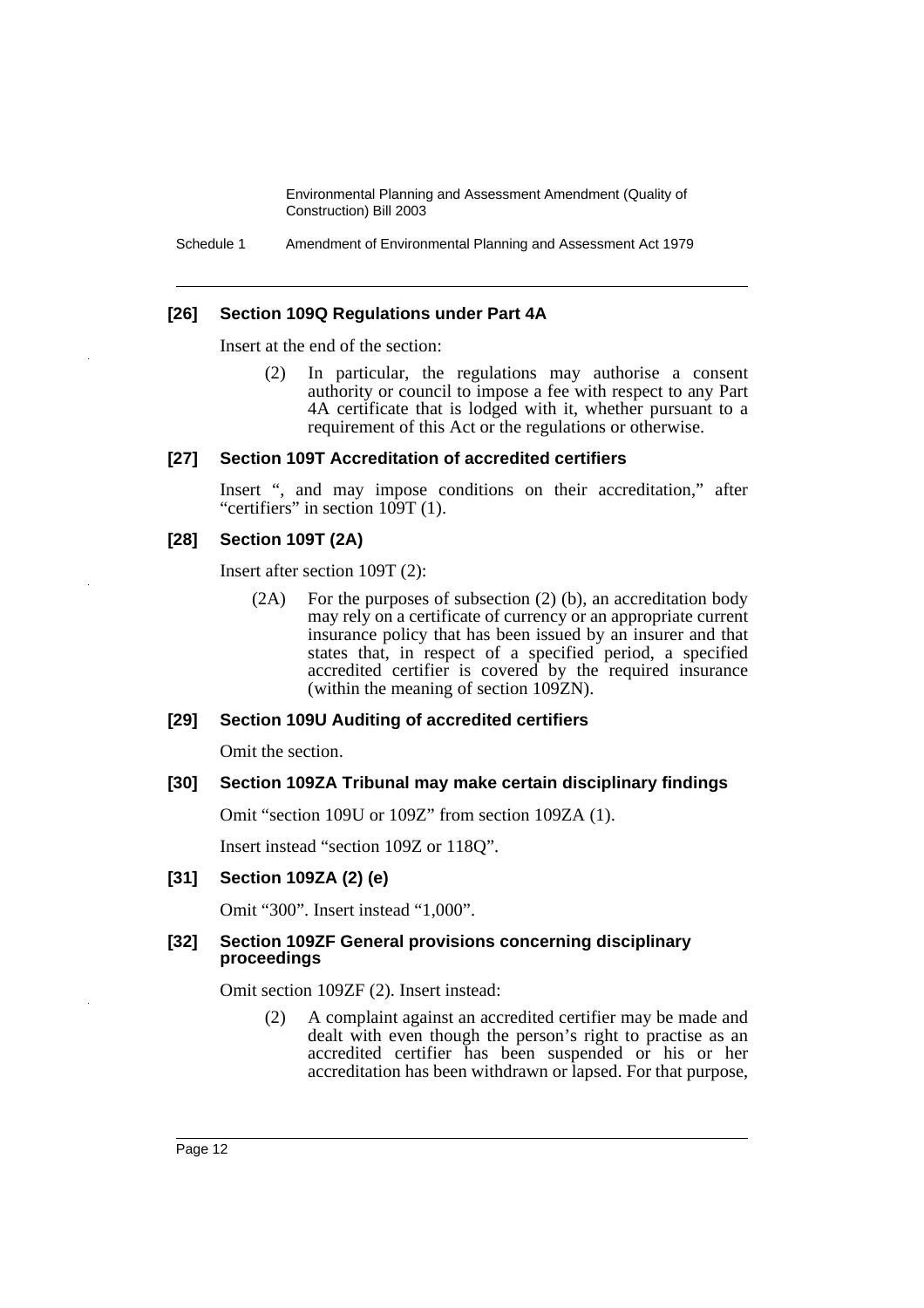Amendment of Environmental Planning and Assessment Act 1979 Schedule 1

a reference in this Division to an accredited certifier includes a reference to a person whose right to practise as such has been suspended or whose accreditation has been withdrawn or lapsed.

# **[33] Section 109ZG Conflicts of interest**

Insert after section 109ZG (1):

(1AA) Subsection (1) (a) does not make it an offence for an accredited certifier (otherwise than as a principal certifying authority) to issue a compliance certificate of the kind referred to in section  $109\dot{C}$  (1) (a) (i) for any aspect of development in respect of which he or she has been involved in the preparation of plans and specifications.

# **[34] Section 109ZN Accredited certifiers**

Insert after section 109ZN (2):

(3) For the purposes of this section, an accredited certifier who is employed by a council to exercise the functions of a certifying authority on its behalf, whether within or beyond its area, is covered by the required insurance if the council is indemnified by its general insurance policy against any liability to which it may become subject as a result of the exercise of those functions by the accredited certifier.

# **[35] Section 116G Building, demolition and incidental work**

Omit section 116G (6).

# **[36] Section 118A Power of entry**

Insert "under this Act and the regulations" after "functions" in section 118A (2B).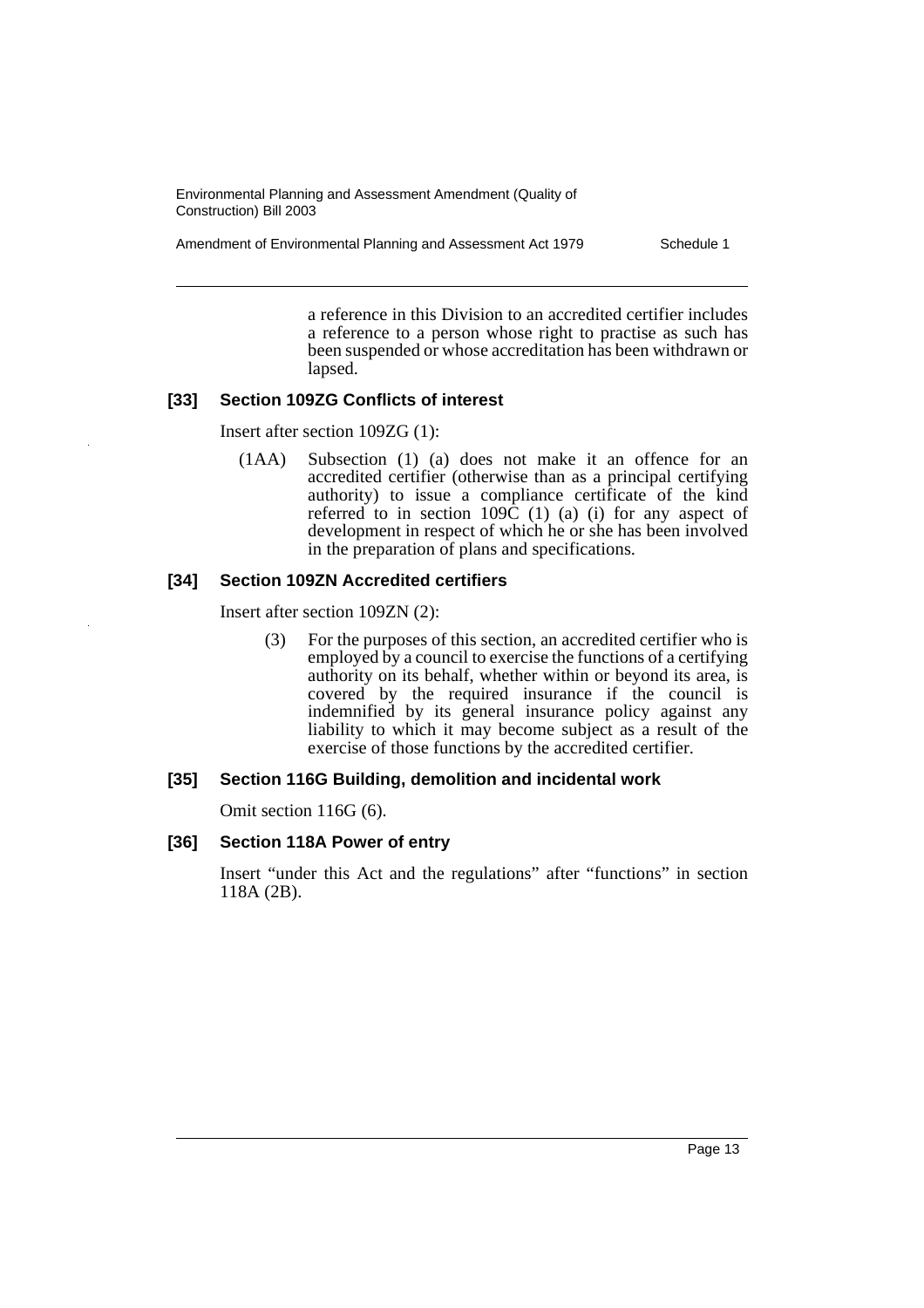Schedule 1 Amendment of Environmental Planning and Assessment Act 1979

# **[37] Part 6, Division 1B**

Insert after Division 1A:

# **Division 1B Investigation of certifying authorities**

#### **118O Definitions**

In this Division:

*Departmental auditor* means a Departmental auditor appointed under section 118P or 118Q.

*Tribunal* means the Administrative Decisions Tribunal.

#### **118P Investigation of councils acting as certifying authorities**

- (1) The Director-General may appoint a member of staff of the Department as a Departmental auditor to investigate the work and activities of a council in its capacity as a certifying authority.
- (2) The Departmental auditor must report to the Director-General on the results of the investigation.
- (3) The Director-General must send a copy of the report to the Director-General of the Department of Local Government and to the council.
- (4) A report furnished to the council under this section must be presented at the next meeting of the council after the report is received.
- (5) Within 40 days after it receives a report under this section, a council must give written notice to the Director-General of the things done or proposed to be done to give effect to any recommendations contained in the report.

#### **118Q Investigation of accredited certifiers acting as certifying authorities**

- (1) The Director-General may appoint a member of staff of the Department as a Departmental auditor to investigate the work and activities of an accredited certifier in his or her capacity as a certifying authority.
- (2) The Departmental auditor must report to the Director-General on the results of the investigation.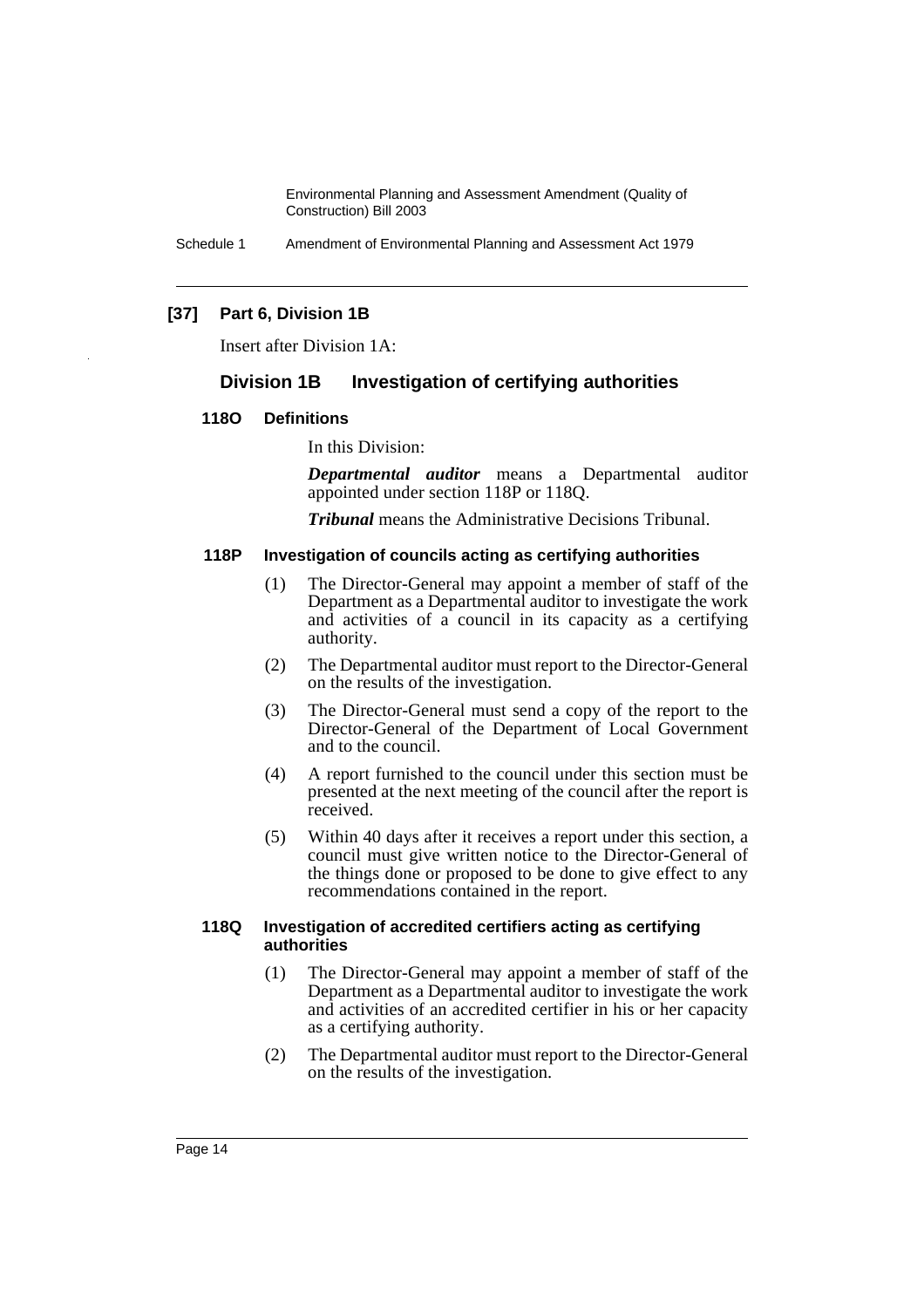Amendment of Environmental Planning and Assessment Act 1979 Schedule 1

- (3) The Director-General must send a copy of the report to the accredited certifier.
- (4) If satisfied, as a result of any such investigation, that the accredited certifier is or may be guilty of unsatisfactory professional conduct or professional misconduct within the meaning of Part 4B, the Director-General:
	- (a) may also furnish a copy of the report to the relevant accreditation body and any person prescribed by the regulations, and
	- (b) may apply to the Tribunal for a disciplinary finding against an accredited certifier with respect to any matter arising from the report.
- (5) If the Director-General applies to the Tribunal as referred to in subsection (4) (b), the Director-General may, by order in writing served on the accredited certifier, suspend the accredited certifier's authority to exercise the functions of an accredited certifier pending the Tribunal's decision on the application.
- (6) An order under subsection (5) may be varied or revoked by the Tribunal at any time before or during proceedings on an application referred to in subsection  $(4)$   $(b)$ .

# **118R Powers of Departmental auditor**

- (1) A Departmental auditor may direct a person to do any one or more of the following:
	- (a) to appear personally before the Departmental auditor at a time and place specified in the direction,
	- (b) to give evidence (including evidence on oath),
	- (c) to produce to the Departmental auditor any document that is in that person's custody or under that person's control,
	- (d) to grant to the Departmental auditor such authorities as may be necessary to enable the Departmental auditor to gain access to any document that is in the custody or under the control of any other person.
- (2) A person to whom such a direction is given must not fail to comply with the direction.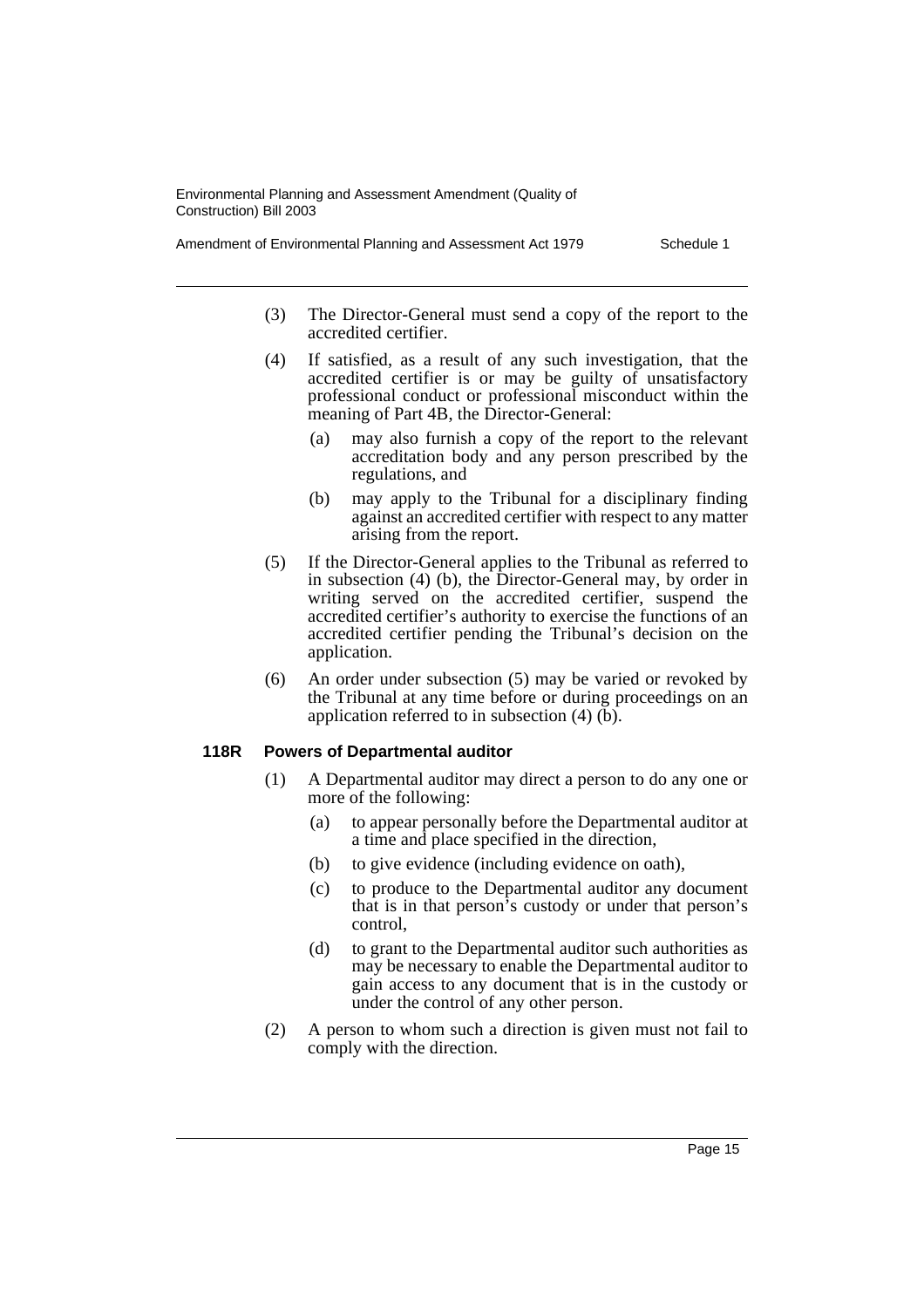- (3) For the purposes of this section, a Departmental auditor may administer an oath.
- (4) A Departmental auditor may take copies of or extracts from any document to which the Departmental auditor gains access under this section.
- (5) For the purposes of this section, a Departmental auditor is taken to have been authorised by the Director-General to enter premises under Division 1A, and, subject to the regulations, may exercise the functions conferred on a person so authorised by or under that Division.

#### **[38] Section 121H Notice to be given of proposed order**

Insert after section 121H (4):

#### (5) **Notice to principal certifying authority**

If a council proposes to give an order in relation to building work or subdivision work for which the council is not the principal certifying authority, the council must give the principal certifying authority notice of its intention to give the order.

#### **[39] Section 127 Proceedings for offences**

Omit section 127 (5) and (6). Insert instead:

(5) Proceedings for an offence against this Act or the regulations may be commenced not later than 2 years after the offence was alleged to be committed.

#### **[40] Section 148A**

Insert after section 148:

#### **148A Improper influence with respect to conduct of accredited certifier acting as certifying authority**

(1) An accredited certifier must not, on an understanding that he or she will act otherwise than impartially in the exercise of his or her functions as a certifying authority, seek or accept, or offer or agree to accept, any benefit of any kind, whether on his or her own behalf or on behalf of any other person.

Maximum penalty: 10,000 penalty units or imprisonment for 2 years, or both.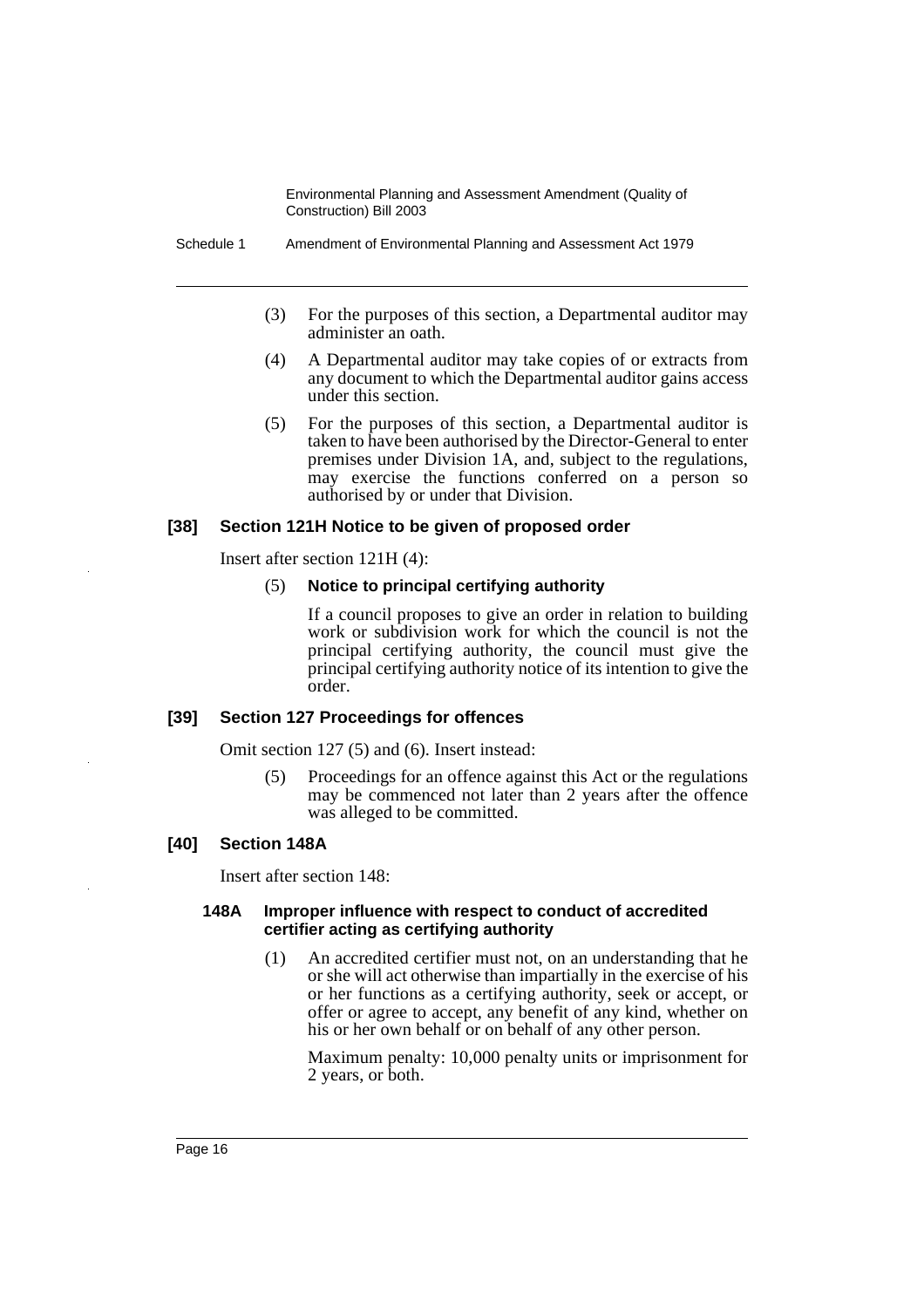Amendment of Environmental Planning and Assessment Act 1979 Schedule 1

(2) A person must not, on an understanding that an accredited certifier will act otherwise than impartially in the exercise of his or her functions as a certifying authority, give, or offer or agree to give, any benefit of any kind, whether to the accredited certifier or to any other person.

Maximum penalty: 10,000 penalty units or imprisonment for 2 years, or both.

(3) In this section, a reference to the functions of a certifying authority includes a reference to the functions of a principal certifying authority under section 109E.

# **[41] Section 157 Regulations**

Insert after section 157 (1) (c):

(c1) the content, form, erection, maintenance and removal of signs relating to the carrying out of development or persons involved with the carrying out of development, or

# **[42] Schedule 6 Savings, transitional and other provisions**

Insert at the end of clause 1 (1):

*Environmental Planning and Assessment Amendment (Quality of Construction) Act 2003*

# **[43] Schedule 6, Part 12**

Omit clauses 46–56 and 58–60.

# **[44] Schedule 6**

Insert at the end of the Schedule, with appropriate Part and clause numbers:

# **Part Environmental Planning and Assessment Amendment (Quality of Construction) Act 2003**

# **Definition**

In this Part, *the 2003 amending Act* means the *Environmental Planning and Assessment Amendment (Quality of Construction) Act 2003*.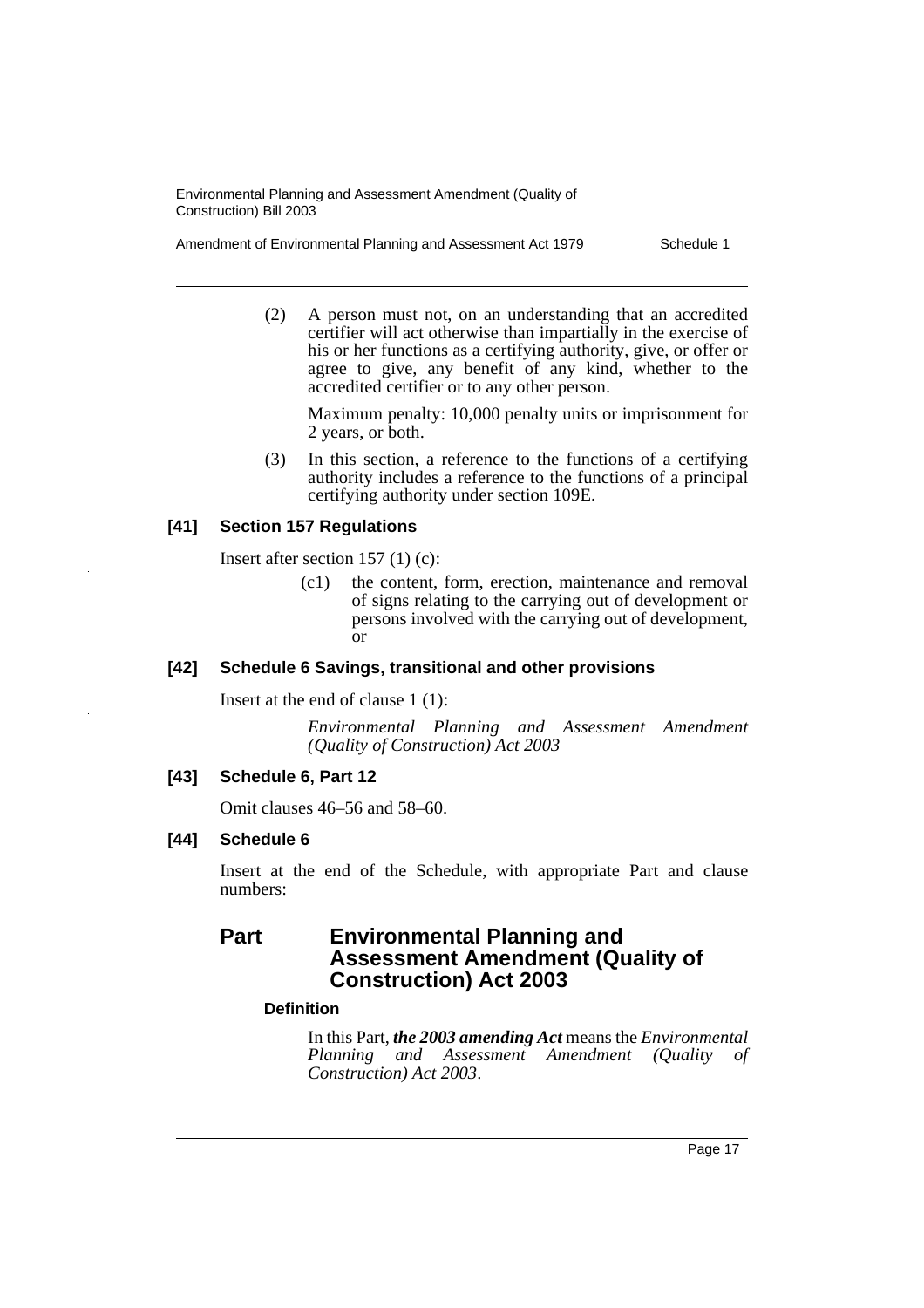Schedule 1 Amendment of Environmental Planning and Assessment Act 1979

#### **Saving of appointment of Chairperson by Director-General**

The substitution of section 22 (3) by the 2003 amending Act does not affect any appointment of a Chairperson under that provision as in force before the substitution.

#### **Nature of construction certificate**

Section 80 (12), as amended by the 2003 amending Act, extends to any variation to a construction certificate, plan or specification that lawfully occurred before the specification that lawfully commencement of that amendment.

#### **Commencement of development under development consents**

Section 81A, as amended by the 2003 amending Act, extends to building work or subdivision work the subject of a development consent granted before the commencement of those amendments unless the work had begun before that commencement.

#### **Commencement of development under complying development certificates**

Section 86, as amended by the 2003 amending Act, extends to building work or subdivision work the subject of a complying development certificate issued before the commencement of those amendments unless the work had begun before that commencement.

#### **Part 4A certificates**

Section 109C (1A), as inserted by the 2003 amending Act, extends to matters arising before the commencement of that subsection.

#### **Appointment of principal certifying authorities**

Section 109E, as amended by the 2003 amending Act, extends to any development consent or complying development certificate issued before the commencement of those amendments for which a principal certifying authority needs to be appointed after that commencement.

#### **Replacement of principal certifying authorities**

Section 109EA, as inserted by the 2003 amending Act, extends to the replacement of a principal certifying authority who had been appointed before the commencement of that section.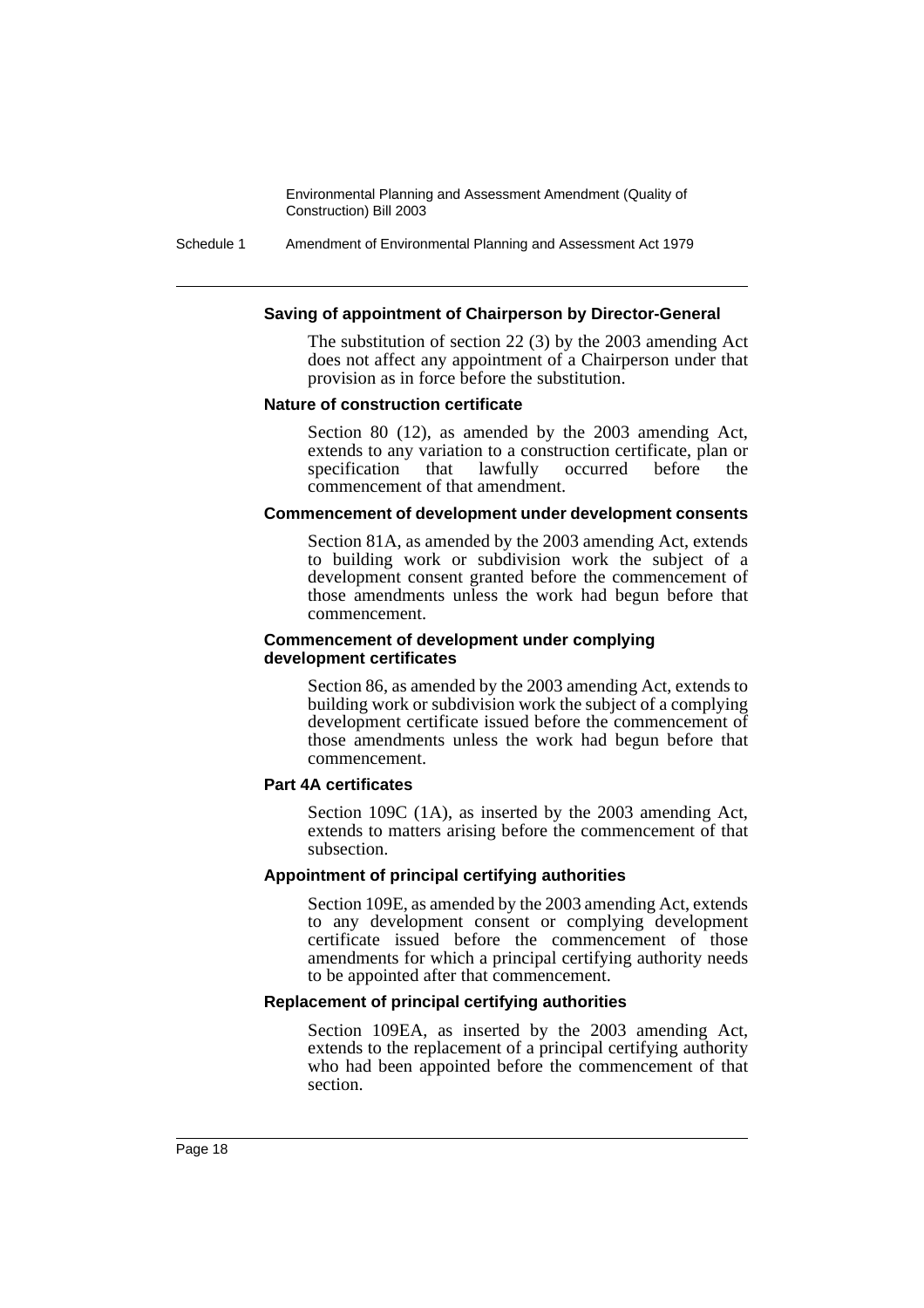Amendment of Environmental Planning and Assessment Act 1979 Schedule 1

#### **Restriction on issue of occupation certificates**

Section 109H (1B), as inserted by the 2003 amending Act, does not apply to any building work that commenced before that amendment.

# **Saving of occupation certificates**

An occupation certificate issued in accordance with section 109H, as in force before it was amended by the 2003 amending Act, is taken to have been issued in accordance with that section, as so amended.

# **Previously suspended, withdrawn or lapsed accreditation**

Section 109ZF (2), as inserted by the 2003 amending Act, extends to complaints that were made but not finally dealt with before the date of assent to that Act and to a person whose right to practise as an accredited certifier was suspended, or whose accreditation was withdrawn or lapsed, before that date.

#### **Conflicts of interest**

Section 109ZG (1AA), as inserted by the 2003 amending Act, extends to matters arising before the commencement of that subsection.

# **Investigation of certifying authorities**

- (1) Subject to subclause (2), Division 1B of Part 6, as inserted by the 2003 amending Act, extends to matters arising before the commencement of that Division.
- (2) Section 109U, as in force immediately before its repeal by the 2003 amending Act, continues to apply to any investigation that had commenced before the repeal of that section as if that Act had not been enacted.

#### **Proceedings for offences**

Section 127 (5), as substituted by the 2003 amending Act, does not apply to offences arising before the commencement of that amendment.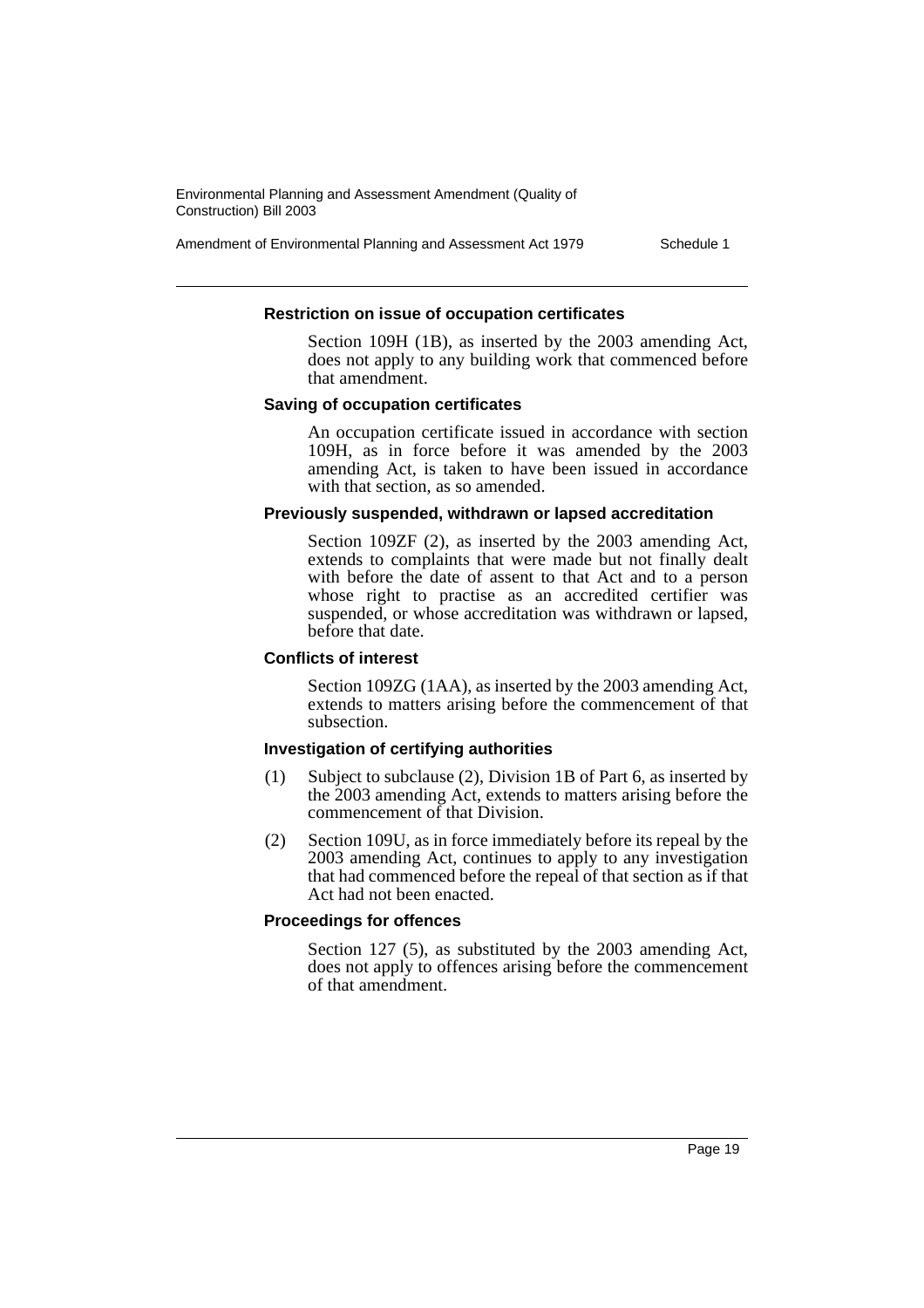Schedule 1 Amendment of Environmental Planning and Assessment Act 1979

#### **Improper influence with respect to conduct of accredited certifier**

Section 148A, as inserted by the 2003 amending Act, does not apply to conduct occurring before the commencement of that section.

#### **Conditions of development consent**

Clauses 98A and 98B of the *Environmental Planning and* Assessment Regulation 2000, as inserted by the 2003 amending Act, do not apply to work that had been commenced before the commencement of those clauses.

#### **Conditions of complying development certificate**

Clauses 136B and 136C of the *Environmental Planning and Assessment Regulation 2000*, as inserted by the 2003 amending Act, do not apply to work that had been commenced before the commencement of those clauses.

## **Time limits for accredited certifiers**

The amendments to clauses 130, 138, 142, 151 and 160 of the *Environmental Planning and Assessment Regulation 2000* made by the 2003 amending Act do not apply to any determination made under any of those clauses, or any certificate issued under any of those clauses, before the commencement of those amendments.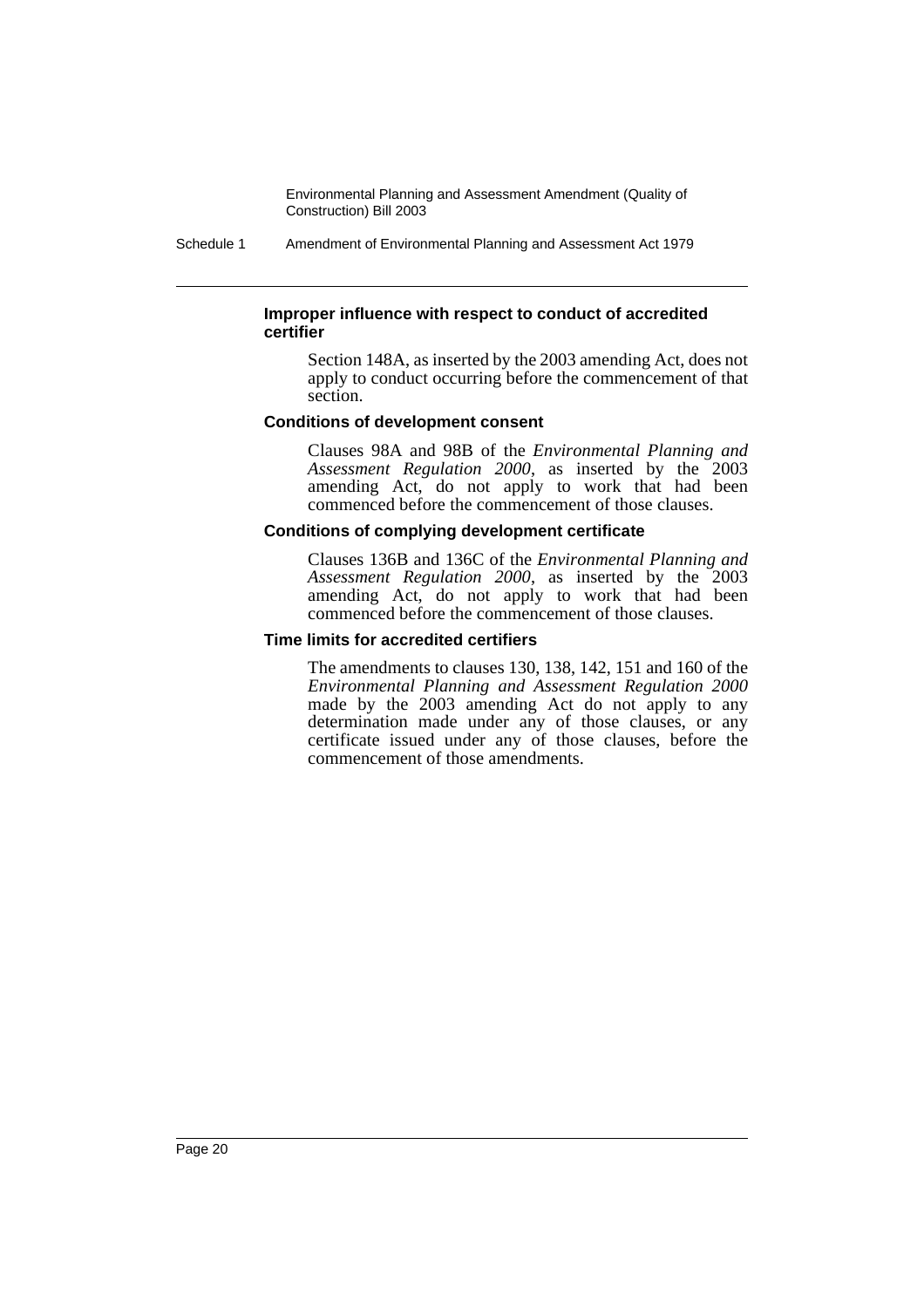Amendment of regulations **Schedule 2** Schedule 2

# **Schedule 2 Amendment of regulations**

(Section 4)

# **2.1 Environmental Planning and Assessment Regulation 2000**

# **[1] Clause 51 Rejection of development applications**

Omit clause 51 (1). Insert instead:

- (1) A consent authority may reject a development application within 7 days after receiving it if:
	- (a) the application is illegible or unclear as to the development consent sought, or
	- (b) the application does not contain any information, or is not accompanied by any document, specified in Part 1 of Schedule 1.

# **[2] Part 6, Division 8A, heading**

Insert before clause 98:

# **Division 8A Prescribed conditions of development consent**

## **[3] Clause 98 Compliance with Building Code of Australia and insurance requirements under the Home Building Act 1989**

Insert "before any building work authorised to be carried out by the consent commences" after "is in force" in clause 98 (1) (b).

# **[4] Clauses 98A and 98B**

Insert after clause 98:

# **98A Erection of signs**

- (1) For the purposes of section 80A (11) of the Act, the requirements of subclauses (2) and (3) are prescribed as conditions of a development consent for development that involves any building work, subdivision work or demolition work.
- (2) A sign must be erected in a prominent position on any site on which building work, subdivision work or demolition work is being carried out: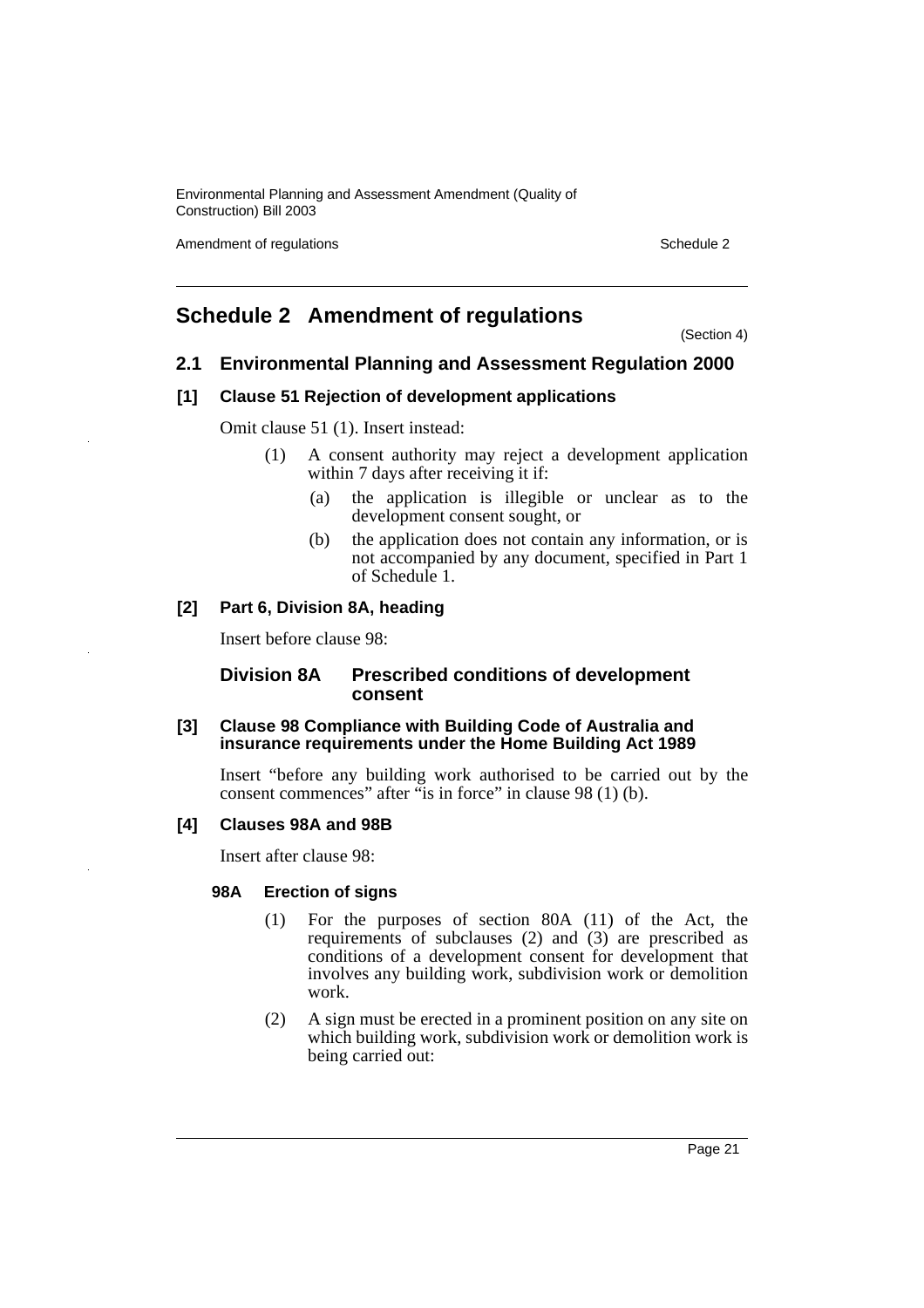Schedule 2 Amendment of regulations

- (a) showing the name, address and telephone number of the principal certifying authority for the work, and
- (b) showing the name of the principal contractor (if any) for any building work and a telephone number on which that person may be contacted outside working hours, and
- (c) stating that unauthorised entry to the work site is prohibited.
- (3) Any such sign is to be maintained while the building work, subdivision work or demolition work is being carried out, but must be removed when the work has been completed.
- (4) This clause does not apply in relation to building work, subdivision work or demolition work that is carried out inside an existing building that does not affect the external walls of the building.
- (5) This clause does not apply in relation to Crown building work that is certified, in accordance with section 116G of the Act, to comply with the technical provisions of the State's building laws.

**Note.** Principal certifying authorities and principal contractors must also ensure that signs required by this clause are erected and maintained (see clause 227A which currently imposes a maximum penalty of  $$1,100$ ).

#### **98B Notification of Home Building Act 1989 requirements**

- (1) For the purposes of section 80A (11) of the Act, the requirements of this clause are prescribed as conditions of a development consent for development that involves any residential building work within the meaning of the *Home Building Act 1989*.
- (2) Residential building work within the meaning of the *Home Building Act 1989* must not be carried out unless the principal certifying authority for the development to which the work relates (not being the council) has given the council written notice of the following information:
	- (a) in the case of work for which a principal contractor is required to be appointed:
		- (i) the name and licence number of the principal contractor, and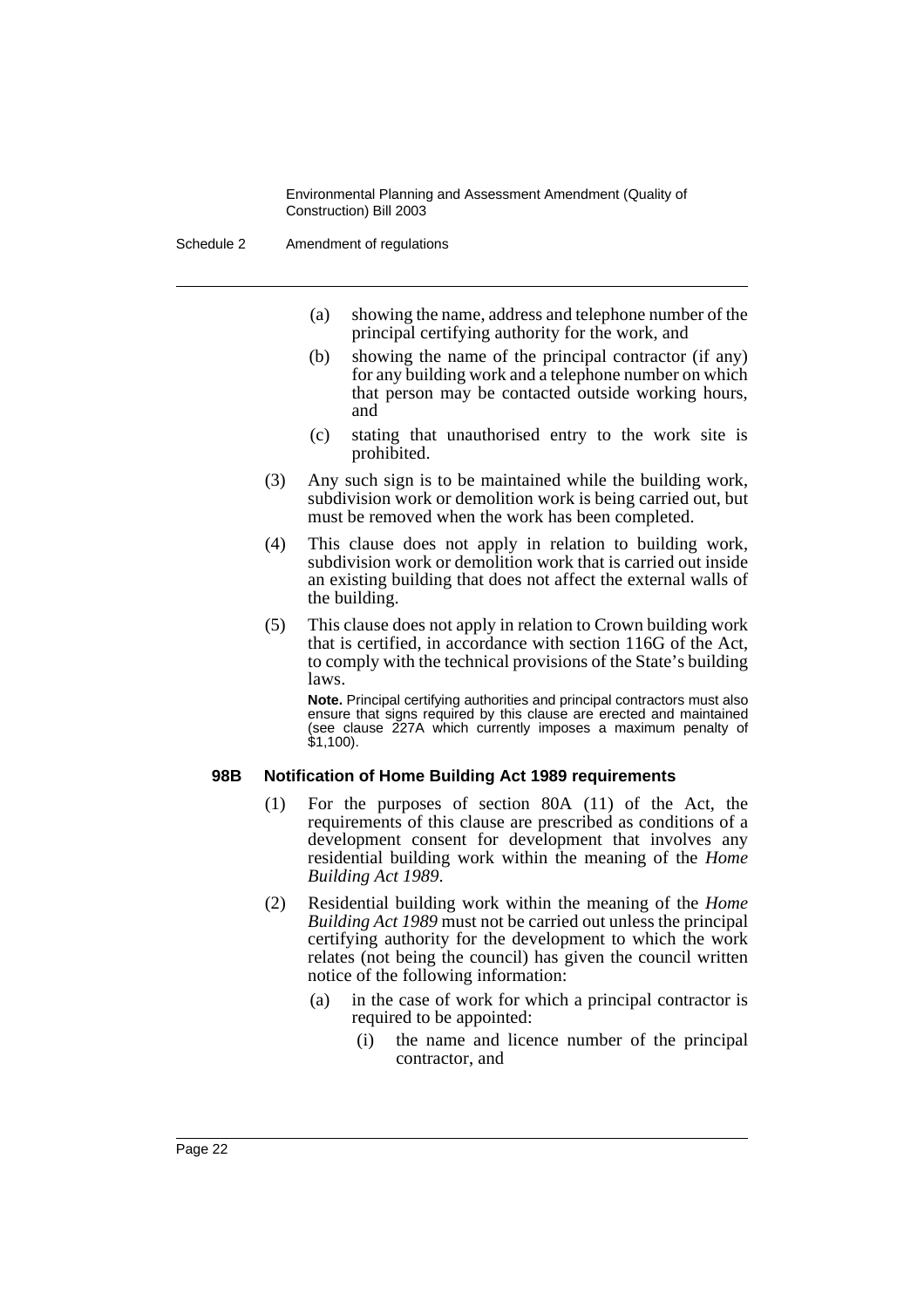Amendment of regulations **Schedule 2** Schedule 2

- (ii) the name of the insurer by which the work is insured under Part 6 of that Act,
- (b) in the case of work to be done by an owner-builder:
	- (i) the name of the owner-builder, and
	- (ii) if the owner-builder is required to hold an ownerbuilder permit under that Act, the number of the owner-builder permit.
- (3) If arrangements for doing the residential building work are changed while the work is in progress so that the information notified under subclause (2) becomes out of date, further work must not be carried out unless the principal certifying authority for the development to which the work relates (not being the council) has given the council written notice of the updated information.
- (4) This clause does not apply in relation to Crown building work that is certified, in accordance with section 116G of the Act, to comply with the technical provisions of the State's building laws.

# **[5] Clause 100 Notice of determination—what is the form of the notice?**

Omit clause 100 (1) (g). Insert instead:

(g) if the development involves a building but does not require a construction certificate for the development to be carried out, the class of the building under the *Building Code of Australia*,

# **[6] Clause 100 (3)**

Insert after clause 100 (2):

(3) A notice of determination of a grant of development consent must include a copy of any relevant plans endorsed by the consent authority.

#### **[7] Clause 103 Notice under section 81A of the Act of appointment of principal certifying authority**

Omit " $(2)$  (b) (ii) or  $(4)$  (b) (ii)". Insert instead " $(2)$  (b1) (i) or  $(4)$  (b1) (i)".

**[8] Clause 103 (a)**

Omit the paragraph.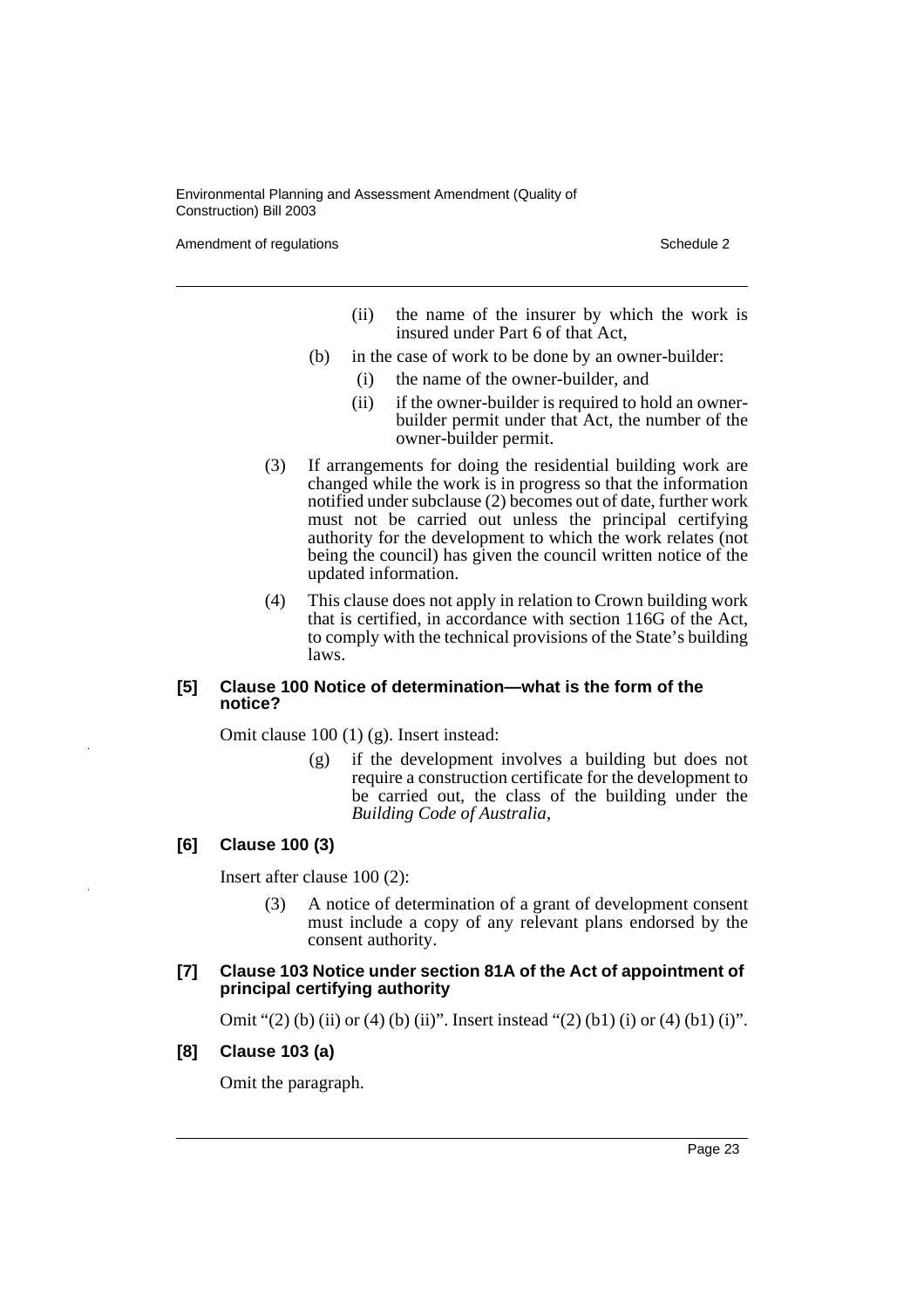Schedule 2 Amendment of regulations

# **[9] Clause 103 (e)**

Insert ", and of the person by whom the principal certifying authority was appointed" after "authority".

# **[10] Clause 103 (f) (iv)**

Insert at the end of clause 103 (f) (iii):

and

(iv) a telephone number on which he or she may be contacted for business purposes,

# **[11] Clause 103A**

Insert after clause 103:

#### **103A Notice under section 81A of the Act of critical stage inspections**

A notice given under section  $81A(2)$  (b1) (ii) of the Act must contain the following information:

- (a) the name and accreditation number of the principal certifying authority by whom the notice is given,
- (b) a telephone number on which the principal certifying authority can be contacted for business purposes,
- (c) the registered numbers of the development consent and of the construction certificate,
- (d) a description of the work to be carried out,
- (e) the address of the land at which the work is to be carried out,
- (f) a list of the critical stage inspections and other inspections required to be carried out in respect of the work.

# **[12] Clause 122 Notice of determination of application to modify development consent**

Insert after clause 122 (1):

(1A) A notice of determination of an application granted for the modification of a development consent must include a copy of any relevant plans endorsed by the consent authority.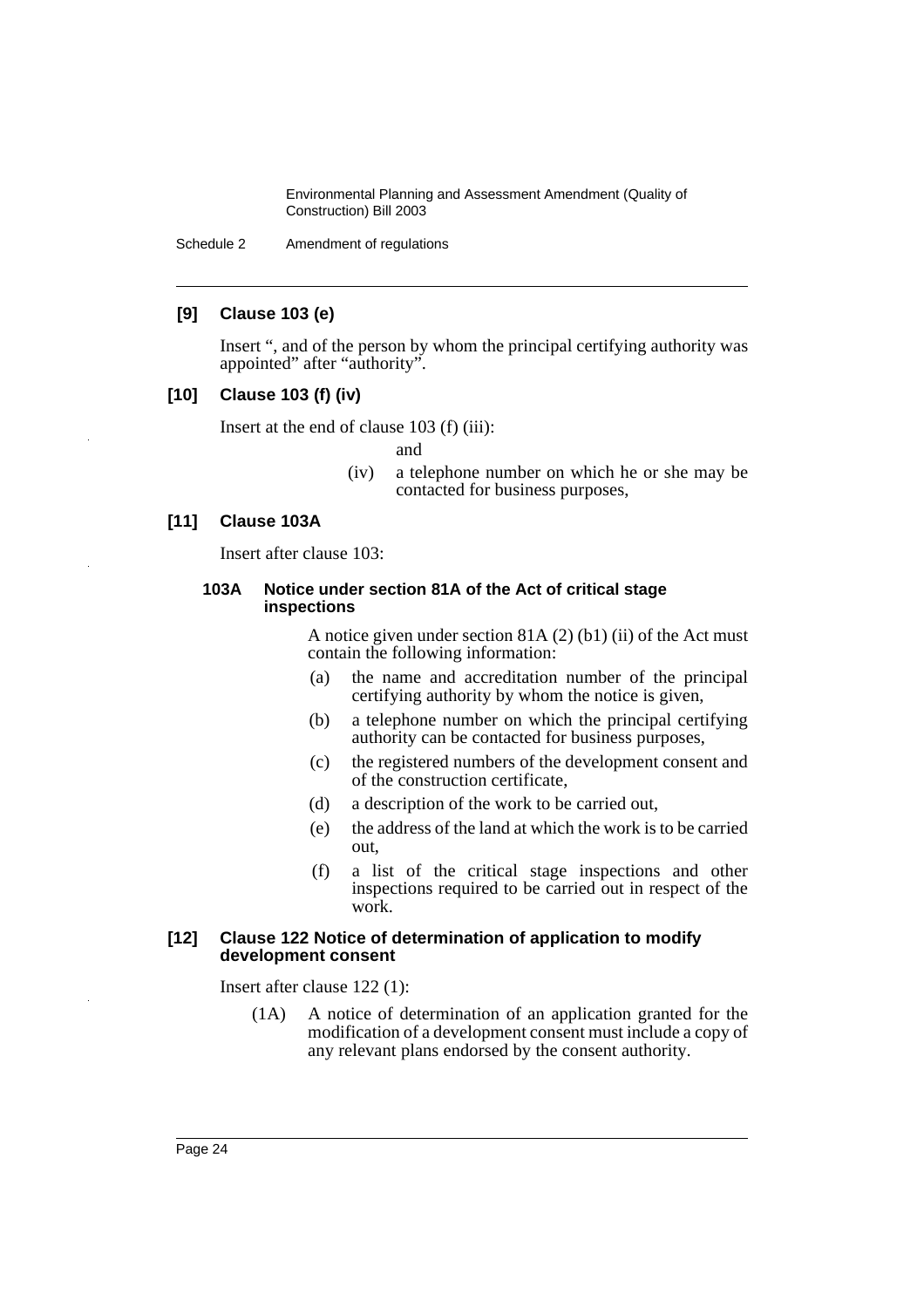Amendment of regulations **Schedule 2** Schedule 2

# **[13] Clause 130 Procedure for determining application for complying development certificate**

Omit "7 days" from clause 130 (4). Insert instead "2 days".

# **[14] Clause 134 Form of complying development certificate**

Insert after clause 134 (2):

(2A) A complying development certificate for any development must include a copy of any relevant plans endorsed by the consent authority.

#### **[15] Clause 135 Notice under section 86 of the Act of appointment of principal certifying authority**

Omit "(1) (a) (ii) or (2) (a) (ii)". Insert instead "(1) (a1) (i) or (2) (a1)".

#### **[16] Clause 135 (a)**

Omit the paragraph.

# **[17] Clause 135 (e)**

Insert ", and of the person by whom the principal certifying authority was appointed" after "authority".

#### **[18] Clause 135 (f) (iv)**

Insert at the end of clause 135 (f) (iii):

and

(iv) a telephone number on which he or she may be contacted for business purposes,

#### **[19] Clause 135A**

Insert after clause 135:

#### **135A Notice under section 86 of the Act of critical stage inspections**

A notice given under section 86 (1) (a1) (ii) of the Act must contain the following information:

- (a) the name and address of the principal certifying authority by whom the notice is given,
- (b) a telephone number on which the principal certifying authority can be contacted for business purposes,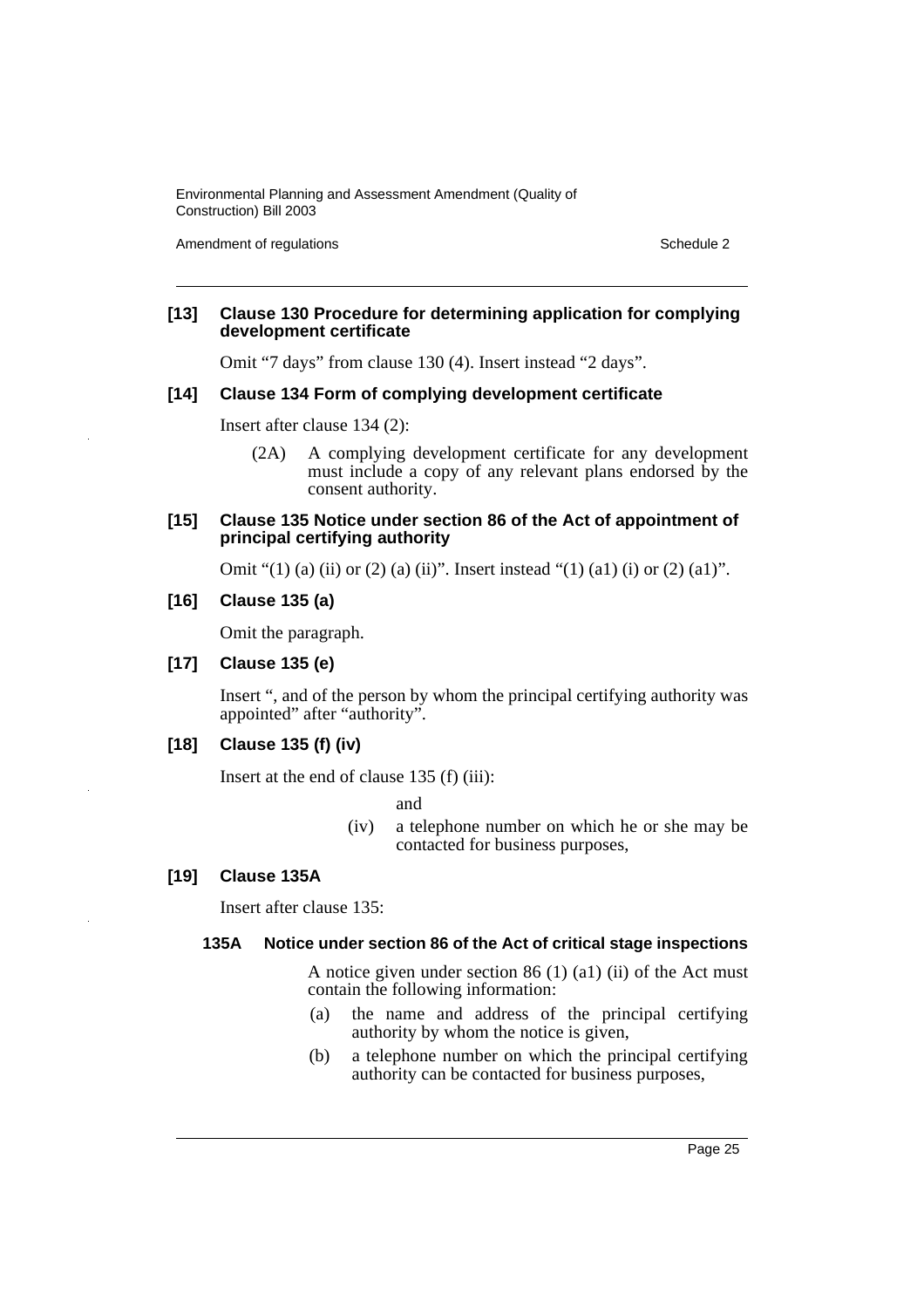Schedule 2 Amendment of regulations

- (c) the registered number of the complying development certificate,
- (d) a description of the work to be carried out,
- (e) the address of the land at which the work is to be carried out,
- (f) a list of the critical stage inspections and other inspections required to be carried out in respect of the work.

#### **[20] Part 7, Division 2A, heading**

Insert after clause 136:

# **Division 2A Conditions of complying development certificate**

# **[21] Clause 136A**

Renumber existing clause 133 as clause 136A, and transfer to Division 2A of Part 7 after the heading to that Division (as inserted by item [20]).

#### **[22] Clause 136A (as renumbered) Compliance with Building Code of Australia and insurance requirements under the Home Building Act 1989**

Insert "and be in force before any building work authorised to be carried out by the certificate commences" after "be entered into" in clause 136A (1) (b).

# **[23] Clauses 136B and 136C**

Insert after clause 136A (as transferred in accordance with item [21]):

# **136B Erection of signs**

- (1) A complying development certificate for development that involves any building work, subdivision work or demolition work must be issued subject to a condition that the requirements of subclauses (2) and (3) are complied with.
- (2) A sign must be erected in a prominent position on any site on which building work, subdivision work or demolition work is being carried out:
	- (a) showing the name, address and telephone number of the principal certifying authority for the work, and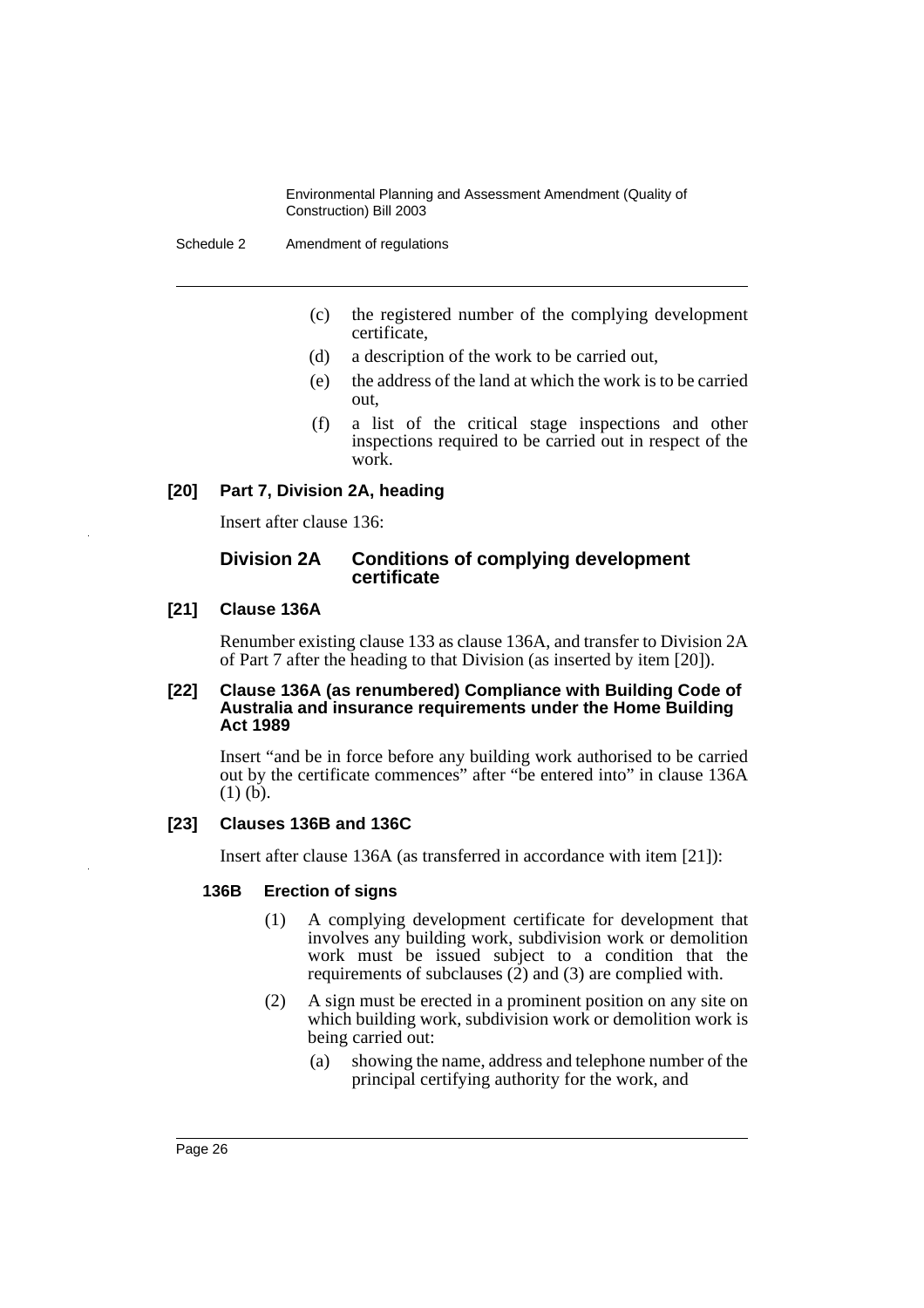Amendment of regulations **Schedule 2** Schedule 2

- (b) showing the name of the principal contractor (if any) for any building work and a telephone number on which that person may be contacted outside working hours, and
- (c) stating that unauthorised entry to the site is prohibited.
- (3) Any such sign is to be maintained while the building work, subdivision work or demolition work is being carried out, but must be removed when the work has been completed.
- (4) This clause does not apply in relation to building work, subdivision work or demolition work that is carried out inside an existing building, that does not affect the external walls of the building.
- (5) This clause does not apply in relation to Crown building work that is certified, in accordance with section 116G of the Act, to comply with the technical provisions of the State's building laws.

**Note.** Principal certifying authorities and principal contractors must also ensure that signs required by this clause are erected and maintained (see clause 227A which currently imposes a maximum penalty of \$1,100).

# **136C Notification of Home Building Act 1989 requirements**

- (1) A complying development certificate for development that involves any residential building work within the meaning of the *Home Building Act 1989* must be issued subject to a condition that the work is carried out in accordance with the requirements of this clause.
- (2) Residential building work within the meaning of the *Home Building Act 1989* must not be carried out unless the principal certifying authority for the development to which the work relates (not being the council) has given the council written notice of the following information:
	- (a) in the case of work for which a principal contractor is required to be appointed:
		- (i) the name and licence number of the principal contractor, and
		- (ii) the name of the insurer by which the work is insured under Part 6 of that Act,
	- (b) in the case of work to be done by an owner-builder:
		- (i) the name of the owner-builder, and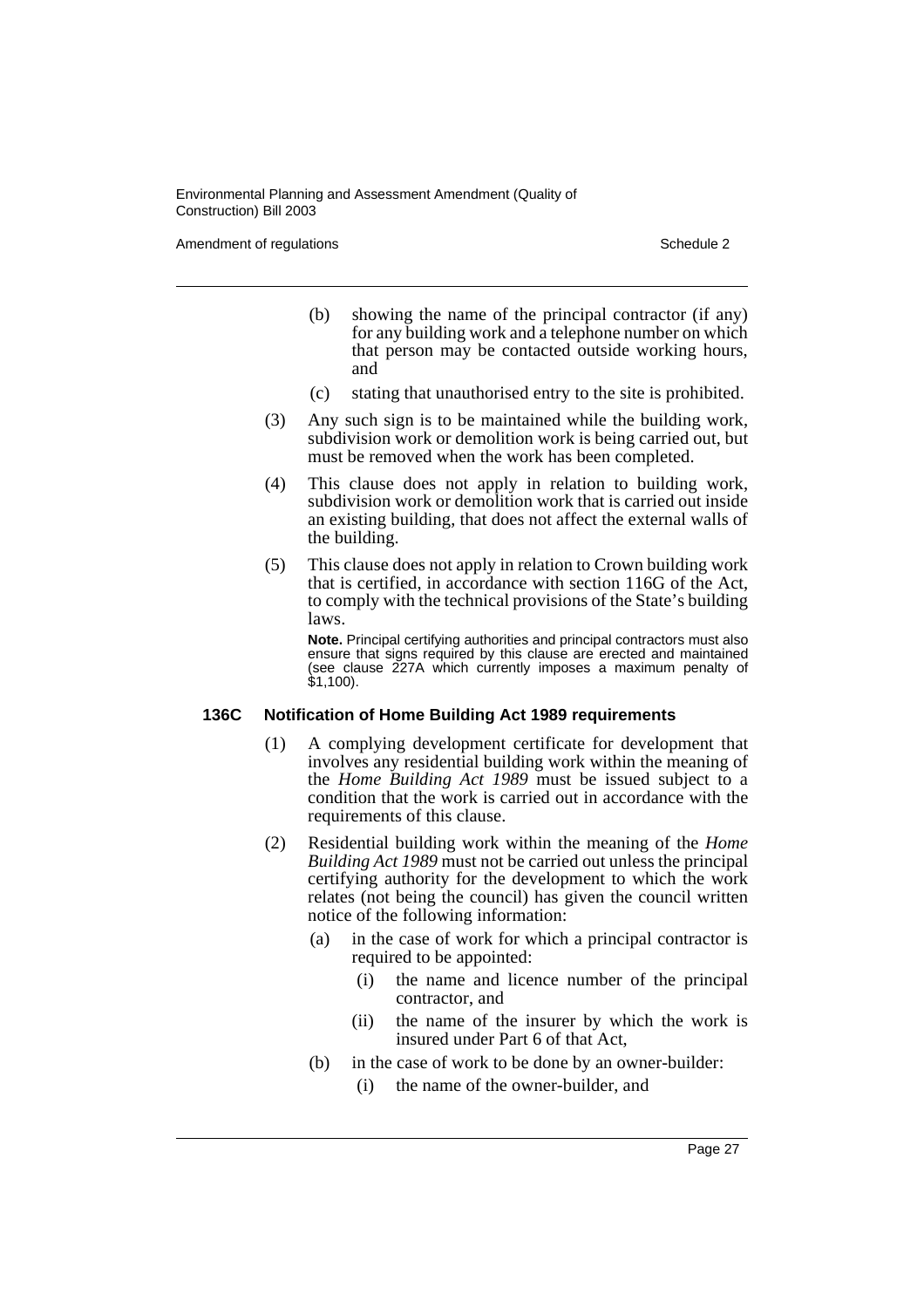Schedule 2 Amendment of regulations

- (ii) if the owner-builder is required to hold an ownerbuilder permit under that Act, the number of the owner-builder permit.
- (3) If arrangements for doing the residential building work are changed while the work is in progress so that the information notified under subclause (2) becomes out of date, further work must not be carried out unless the principal certifying authority for the development to which the work relates (not being the council) has given the council written notice of the updated information.
- (4) This clause does not apply in relation to Crown building work that is certified, in accordance with section 116G of the Act, to comply with the technical provisions of the State's building laws.

# **[24] Clause 138 Compliance certificates**

Insert ", and formal particulars of title," after "address" in clause 138 (1) (e).

**[25] Clause 138 (3)**

Omit "7 days". Insert instead "2 days".

# **[26] Clause 139A**

Insert after clause 139:

# **139A Withdrawal of application for construction certificate**

- (1) An application for a construction certificate may be withdrawn at any time prior to its determination by service on the certifying authority to which it was made of a notice to that effect signed by the applicant.
- (2) The certifying authority may (but is not required to) refund to the applicant the whole or any part of the application fee paid in connection with an application that has been withdrawn.

#### **[27] Clause 142 Procedure for determining application for construction certificate**

Omit "7 days" from clause 142 (2). Insert instead "2 days".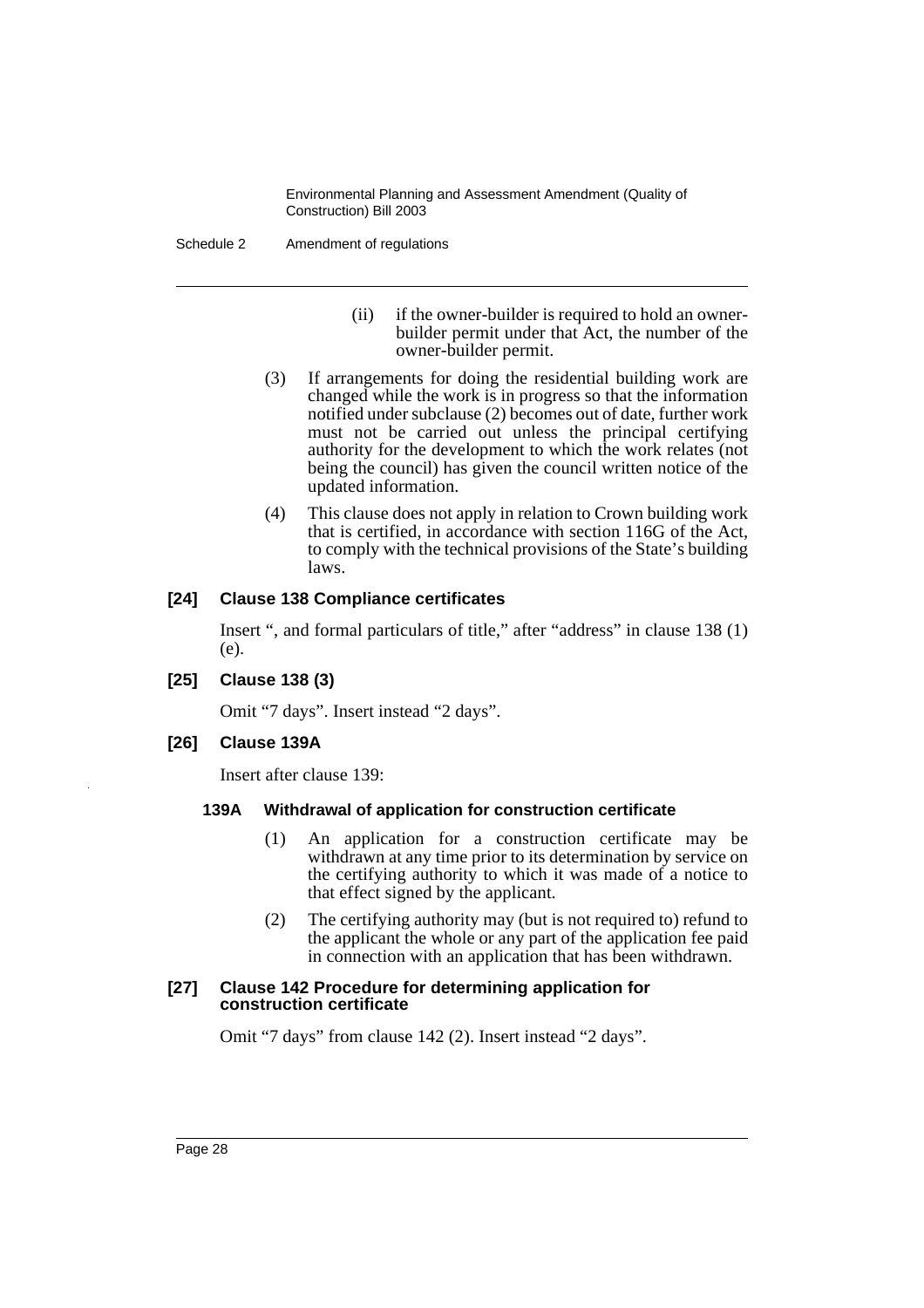Amendment of regulations **Schedule 2** Schedule 2

# **[28] Clause 147 Form of construction certificate**

Insert after clause 147 (1) (e):

(f) the classification (in accordance with the *Building Code of Australia*) of the building to which the certificate relates.

# **[29] Clause 147 (1A)**

Insert after clause 147 (1):

(1A) A construction certificate may indicate different classifications for different parts of the same building.

# **[30] Clause 148 Modification of construction certificate**

Insert after clause 148 (2):

(3) As soon as practicable after granting an application to modify development in respect of which an application for a construction certificate has previously been referred to the Fire Commissioner under clause 144, but for which (in its modified form) an application for a construction certificate for a building would no longer be required to be so referred, a certifying authority must notify the Fire Commissioner that the building to which the construction certificate relates is no longer a building to which clause 144 applies.

# **[31] Clause 151 Procedure for determining application for occupation certificate**

Omit "7 days" from clause 151 (2). Insert instead "2 days".

# **[32] Clause 156 Occupation and use of new buildings: section 109M (2)**

Insert ", the construction certificate or complying development certificate for which was issued before the commencement of Schedule 2.1 [32] to the *Environmental Planning and Assessment Amendment (Quality of Construction) Act 2003*" after "class 10 building" in clause 156 (1).

#### **[33] Clause 160 Procedure for determining application for subdivision certificate**

Omit "7 days" from clause 160 (2). Insert instead "2 days".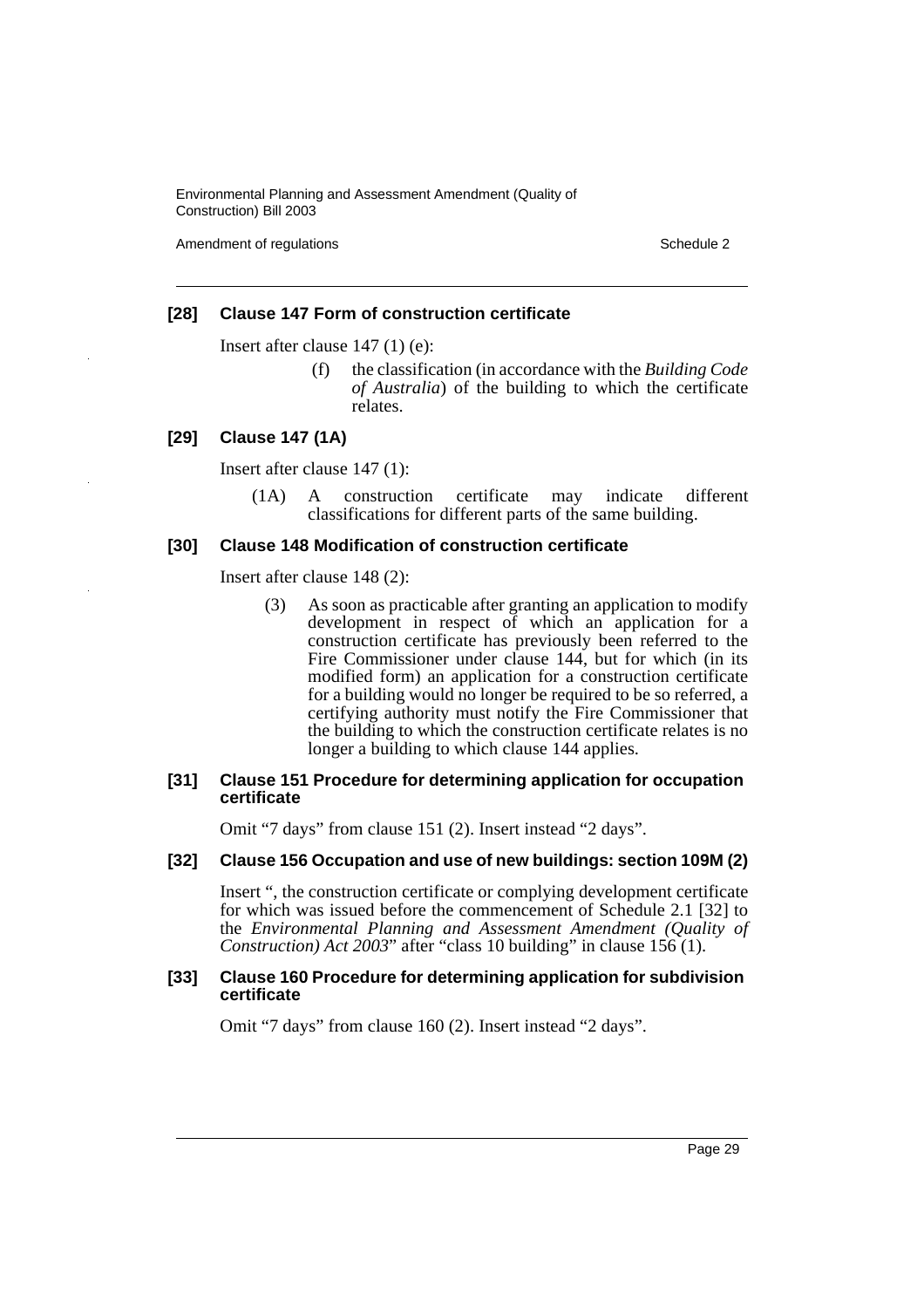Schedule 2 Amendment of regulations

# **[34] Clause 162**

Omit the clause. Insert instead:

#### **162 Notice of replacement of principal certifying authority**

- (1) A principal certifying authority appointed to replace another principal certifying authority must ensure that notice of the appointment and of the approval of that appointment is given to the consent authority (and, if the consent authority is not the council, to the council) within 2 days of the appointment.
- (2) Nothing in this clause requires any notice to be given to a council that approved the new appointment.

#### **[35] Clauses 162A and 162B**

Insert after clause 162:

#### **162A Critical stage inspections required by section 109E (3) (d)**

(1) For the purposes of section 109E (3) (d) of the Act, the occasions on which building work must be inspected are as set out in this clause.

**Note.** These inspections are the **critical stage inspections**.

- (2) Except as provided by subclause (3), the critical stage inspections may be carried out by the principal certifying authority or, if the principal certifying authority agrees, by another certifying authority.
- (3) The last critical stage inspection required to be carried out for the class of building concerned must be carried out by the principal certifying authority.
- (4) In the case of a class 1 or 10 building, the development site must be inspected:
	- (a) at the commencement of the building work, and
	- (b) after excavation for, and prior to the placement of, any footings, and
	- (c) prior to pouring any in-situ reinforced concrete building element, and
	- (d) prior to covering of the framework for any floor, wall, roof or other building element, and
	- (e) prior to covering waterproofing in any wet areas, and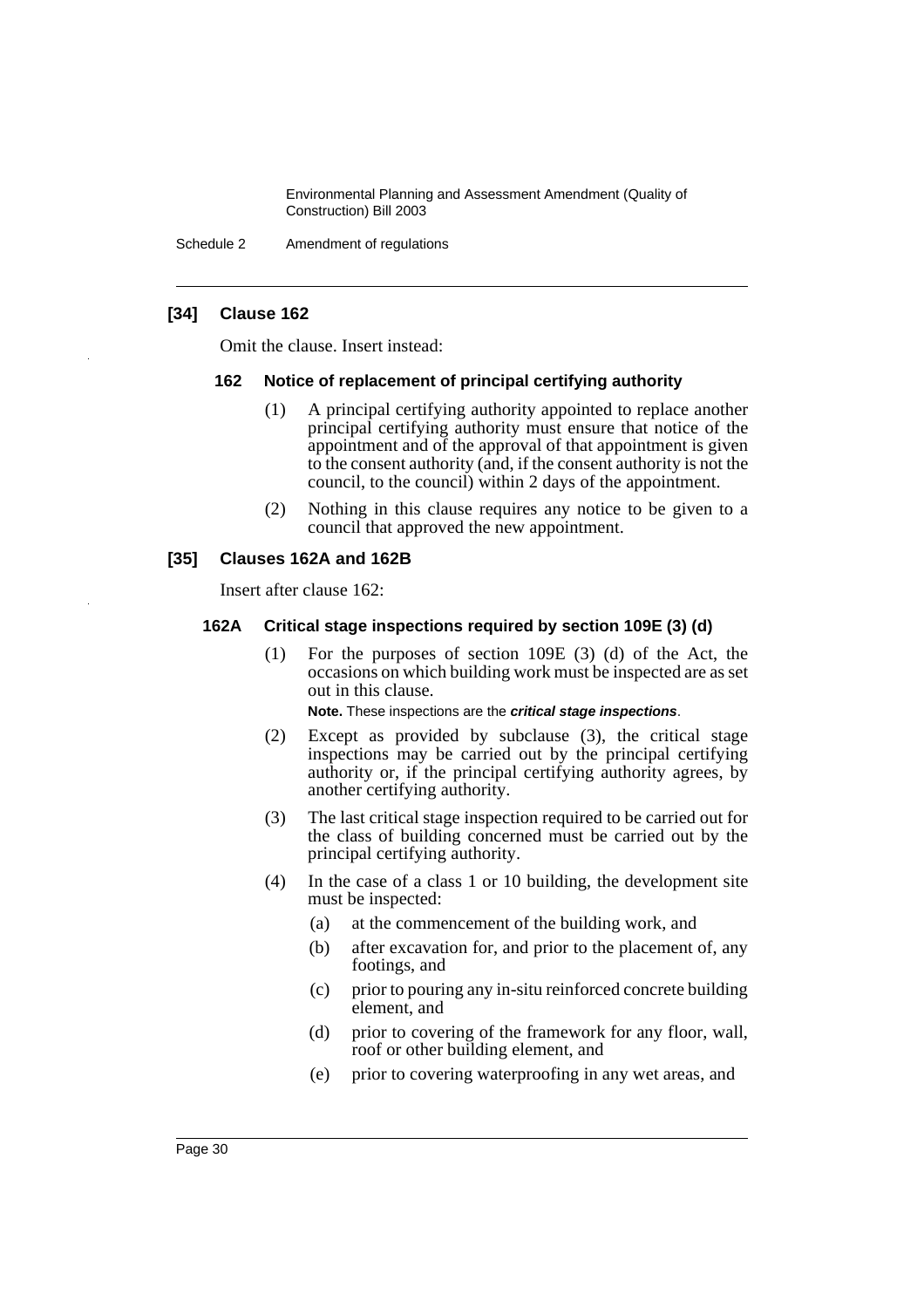Amendment of regulations **Schedule 2** Schedule 2

- (f) prior to covering any stormwater drainage connections, and
- (g) after the building work has been completed and prior to any occupation certificate being issued in relation to the building.
- (5) In the case of a class 2, 3 or 4 building, the development site must be inspected:
	- (a) at the commencement of the building work, and
	- (b) prior to covering of waterproofing in any wet areas, for a minimum of 10% of rooms with wet areas within a building, and
	- (c) prior to covering any stormwater drainage connections, and
	- (d) after the building work has been completed and prior to any occupation certificate being issued in relation to the building.
- (6) In the case of a class 5, 6, 7, 8 or 9 building, the development site must be inspected:
	- (a) at the commencement of the building work, and
	- (b) prior to covering any stormwater drainage connections, and
	- (c) after the building work has been completed and prior to any occupation certificate being issued in relation to the building.

# **162B Record of inspections conducted under section 109E (3)**

- (1) A principal certifying authority and each other certifying authority must make a record of each critical stage inspection carried out by the principal certifying authority or other certifying authority.
- (2) Any certifying authority who is required to make such a record but is not the principal certifying authority for the work concerned must forthwith provide a copy of the record to the principal certifying authority for the work. **Note.** Copies of these records must be kept for at least 15 years (see
- clause 205). (3) Each record of an inspection required by this clause must be made as soon as practicable after the inspection is carried out.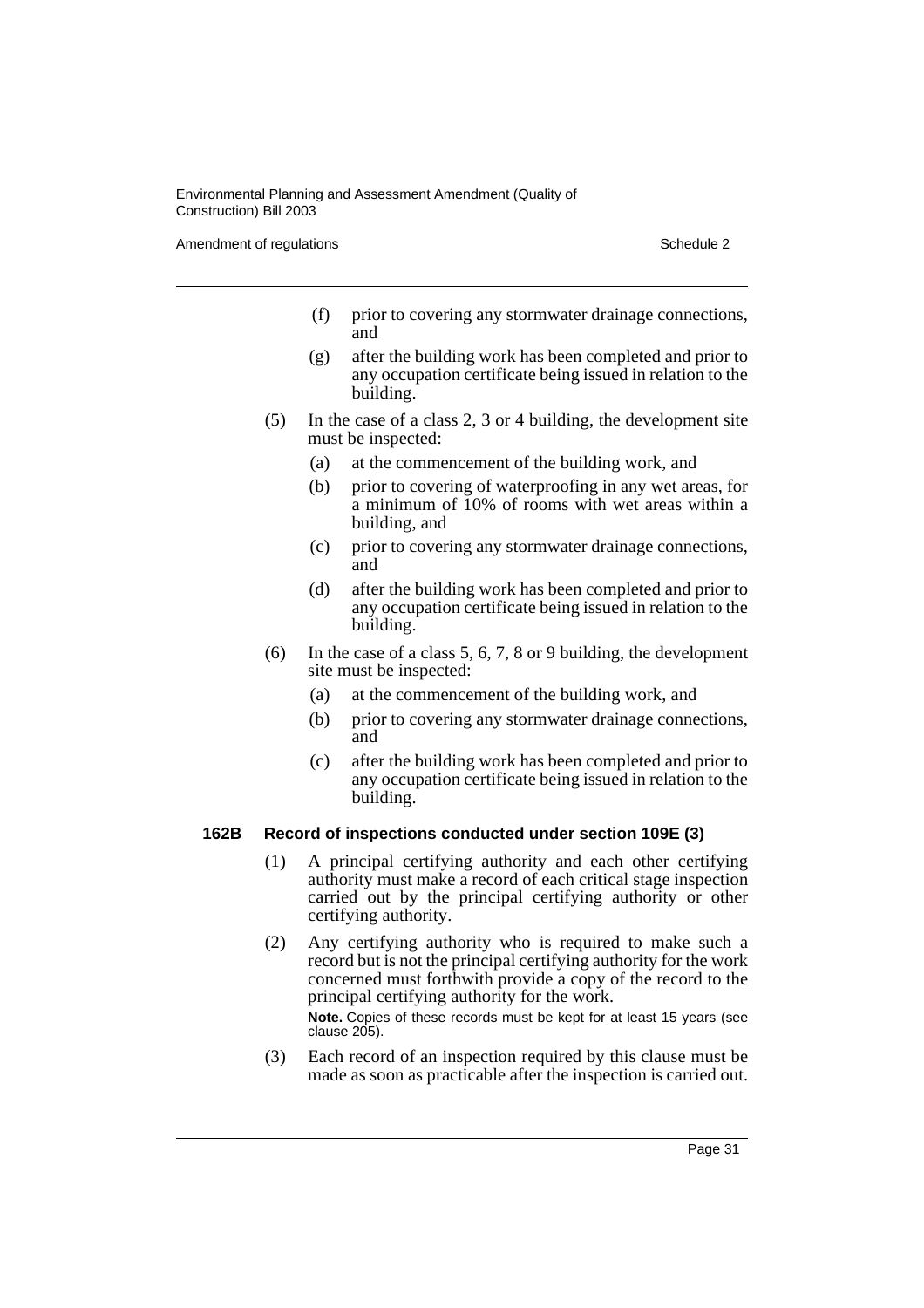Schedule 2 Amendment of regulations

- (4) The record must include details of:
	- (a) the registered number of the development application and of the construction certificate or complying development certificate, and
	- (b) the address of the property at which the inspection was carried out, and
	- (c) the type of inspection, and
	- (d) the date on which it was carried out, and
	- (e) the name and accreditation number of the certifying authority by whom the inspection was carried out, and
	- (f) whether or not the inspection was satisfactory in the opinion of the certifying authority who carried it out.

# **[36] Clause 163**

Omit the clause. Insert instead:

#### **163 Notice to allow inspections**

To allow a principal certifying authority or another certifying authority time to carry out critical stage inspections or any other inspections required by the principal certifying authority, the principal contractor for a building site, or the owner-builder, must notify the principal certifying authority at least 48 hours before building work is commenced at the site if a critical stage inspection is required before the commencement of the work.

# **[37] Clause 170 What is a final fire safety certificate?**

Insert "or on behalf of" before "the owner".

#### **[38] Clause 175 What is an annual fire safety statement?**

Insert "or on behalf of" before "the owner".

# **[39] Clause 200 Accreditation bodies' registers**

Insert after clause 200 (2) (a):

(a1) a telephone number or telephone numbers for contacting the person for business purposes,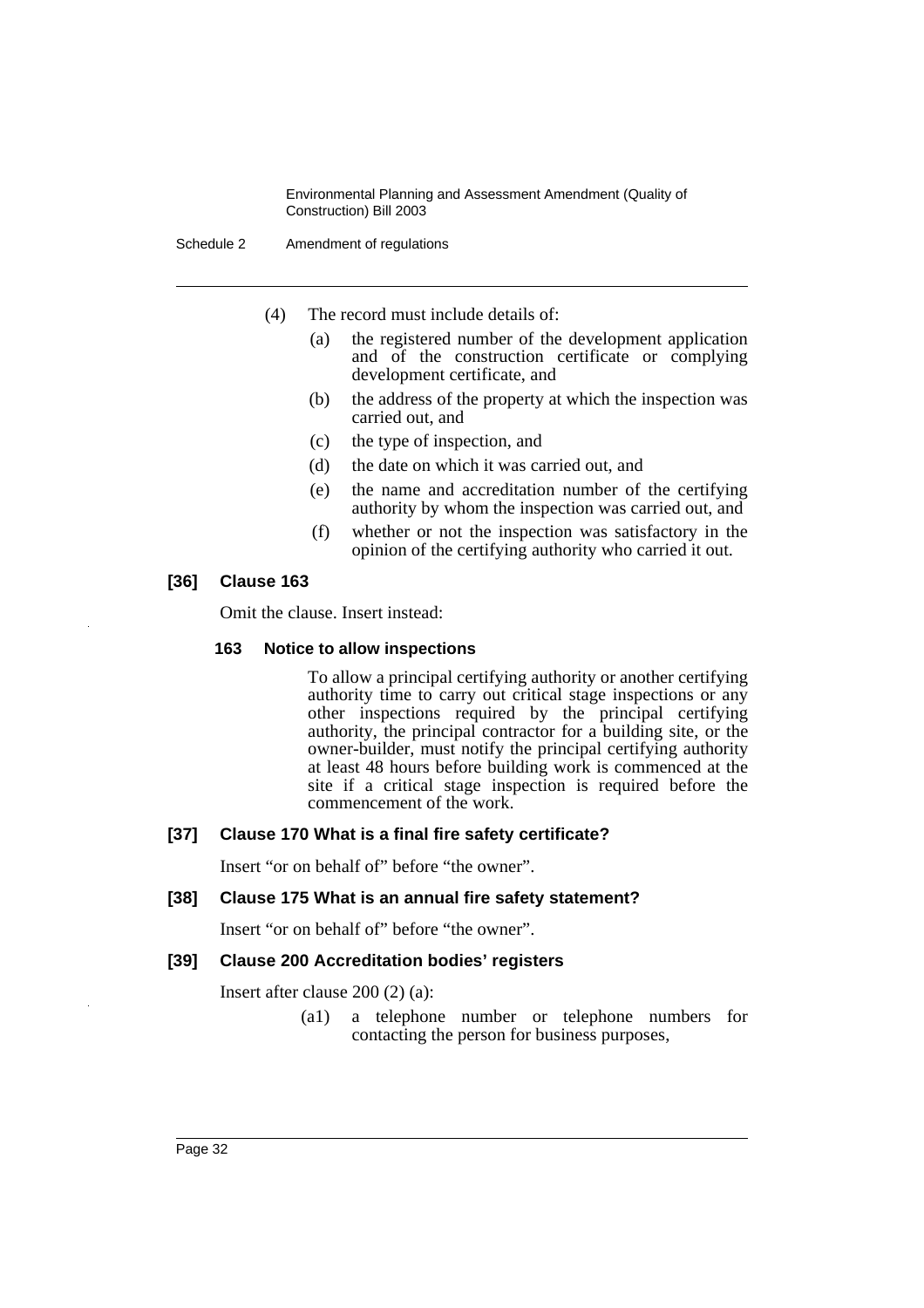Amendment of regulations **Schedule 2** Schedule 2

# **[40] Clause 201 Other documents to be kept by accreditation bodies**

Omit "clause 205 (3)" from clause 201 (1) (e).

Insert instead "clause 205 (4)".

#### **[41] Clause 202 Central register**

Insert after clause 202 (2) (a):

(a1) a telephone number or telephone numbers for contacting the person for business purposes,

# **[42] Clause 205 Record keeping by accredited certifiers**

Insert after clause 205 (1) (f):

- (g) any record of a critical stage inspection required to be made by the accredited certifier,
- (h) if the accredited certifier is a principal certifying authority, any copy of a record of a critical stage inspection provided to the principal certifying authority by another certifying authority.

# **[43] Clause 205 (2)**

Insert "or, in the case of a record of a critical stage inspection, from the time of the inspection" after "issued".

# **[44] Part 13A**

Insert after clause 227:

# **Part 13A Supplementary provisions for development requiring consent**

#### **227A Signs on development sites**

- (1) This clause applies if there is a person who is the principal certifying authority or the principal contractor for any building work, subdivision work or demolition work authorised to be carried out on a site by a development consent or complying development certificate.
- (2) Each such person must ensure that a rigid and durable sign showing the person's identifying particulars so that they can